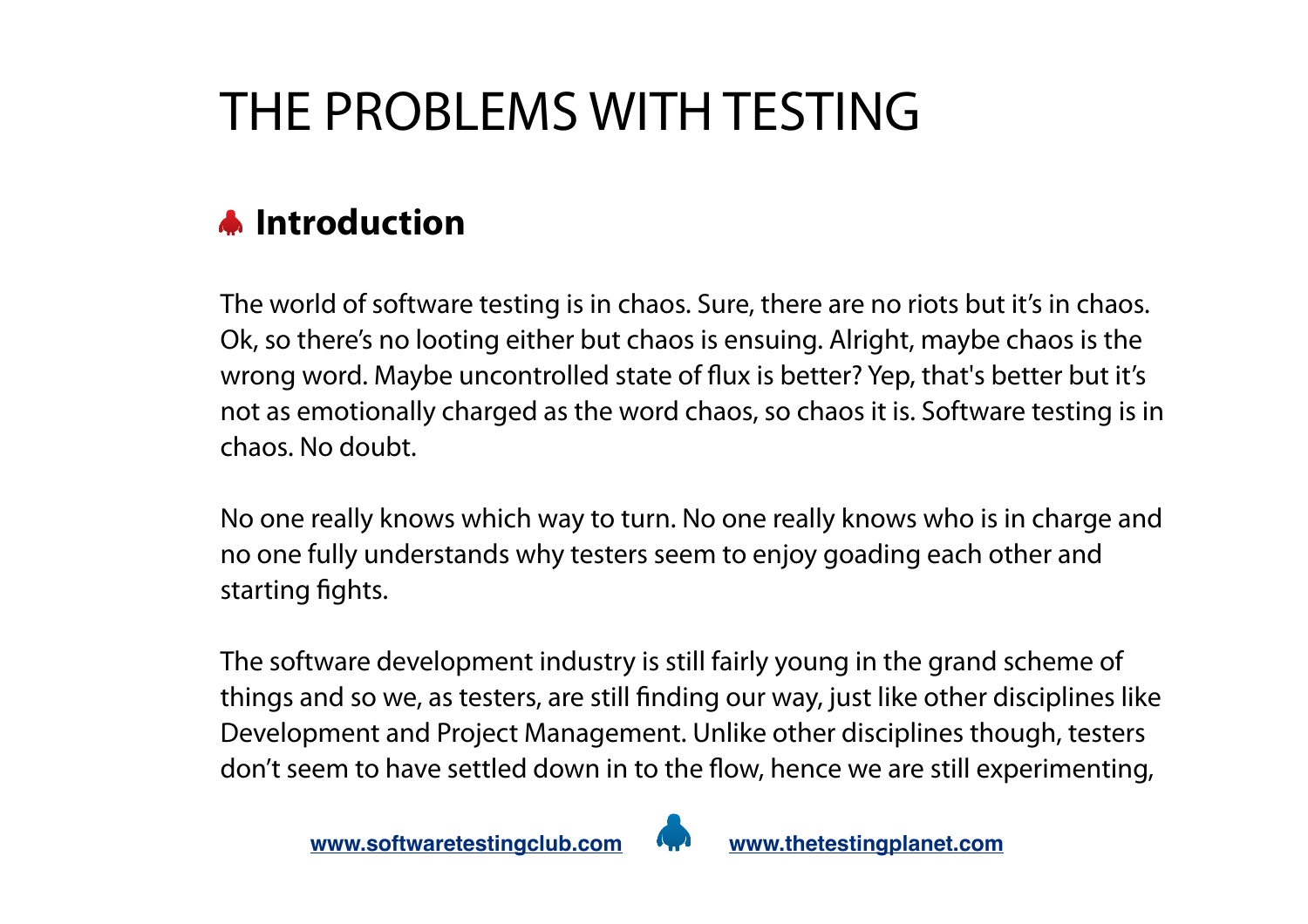theorizing and plotting. And in finding our way we are experiencing a whole wealth of differing opinions as to what is the right way to go about things.

The light at the end of the tunnel for the problems facing the testing community, and I do believe it is a community, is that there is no "one" coherent view despite the fact many in the testing community would have you believe otherwise. This I believe will be healthy for our community and could stop us tearing the community apart from within.

In some sense, the testing community is still recovering from its attempt to certify its way out of trouble. At one level certification has proven successful for those trying to become more employable, for those who adopt a simplified checklist approach to recruitment and those solely in the game of making lots of money, on the other hand though, it's become a pointless piece of paper, it's triggered a "genie out of the bottle" dilemma, it's been devalued by the fact almost everyone has one and it's still not made us all better testers.

Certification inflation is becoming common place where testers are needing even more, higher status certifications just to remain at the top of the pile and there are many organizations willing to help out. As more mid level and subtle

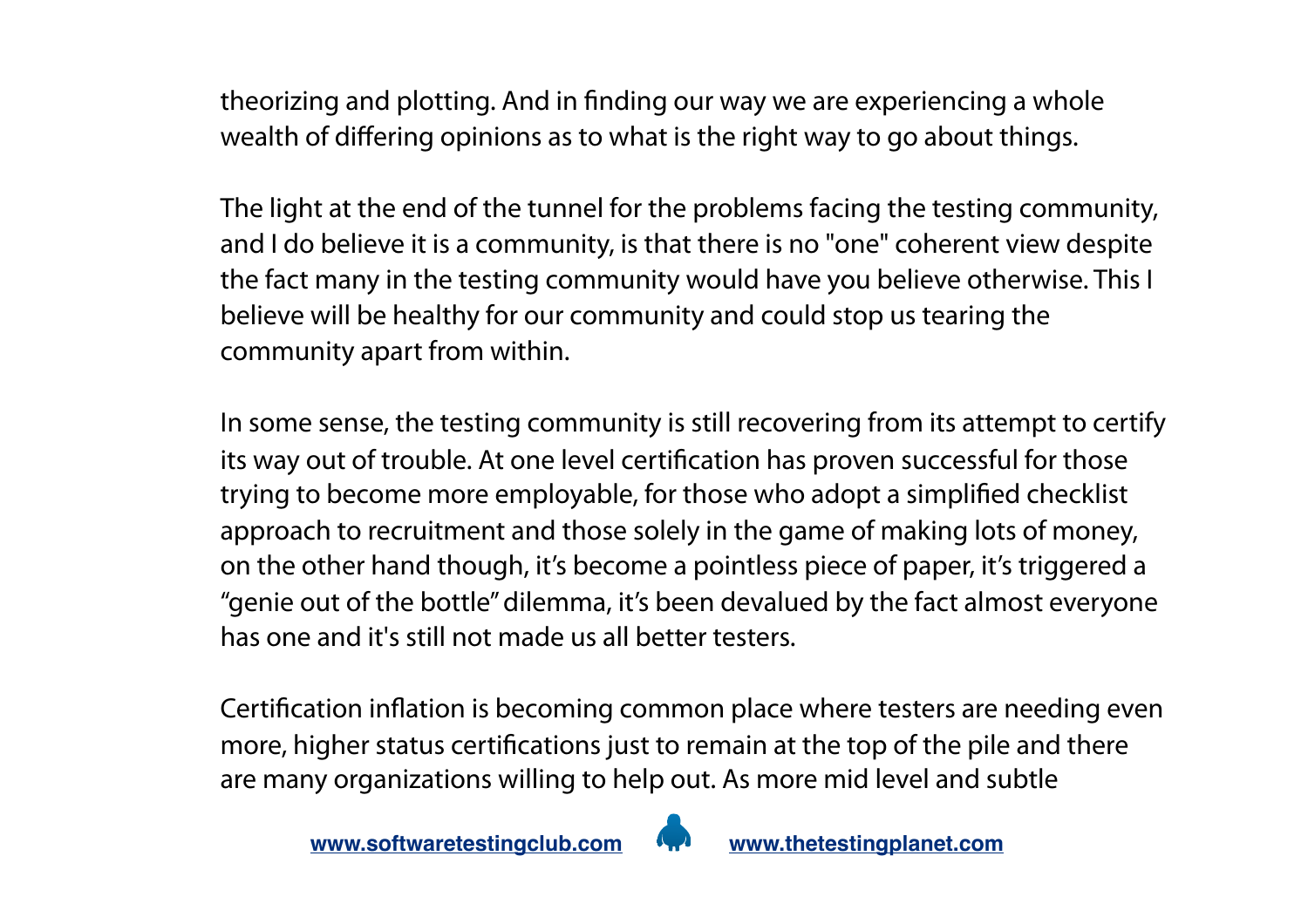variations on certification schemes come out we are often facing option paralysis when deciding which certification scheme to sit next. This is a "genie out of the bottle" mindset where we might as well continue shooting ourselves in the foot, because…well because we've already started it. "But which one is best?" I hear the testers shout.

When I mentioned we were recovering from our attempt to certify our way out of trouble it's important to point out that we are still certifying ourselves silly. But I strongly believe there are now enough people in the industry who understand that certification is not working as anticipated and are stepping up to do something about it. People are beginning to realise that certification is not the complete answer. People are beginning to ask for more.

Certification is far from being the only reason testing is in chaos though. Here in this book you will find a whole host of other reasons. I urge you to read this book with caution and care, for it holds many truths about software development and testing. Truths which may lead the testing community to understand its wrongs. Truths which may bring about a revolution (or evolution?) in software testing. Truths that threaten to bring the whole testing world to its knees. Truths that may scare you silly, shock you to the core and make your face hurt.

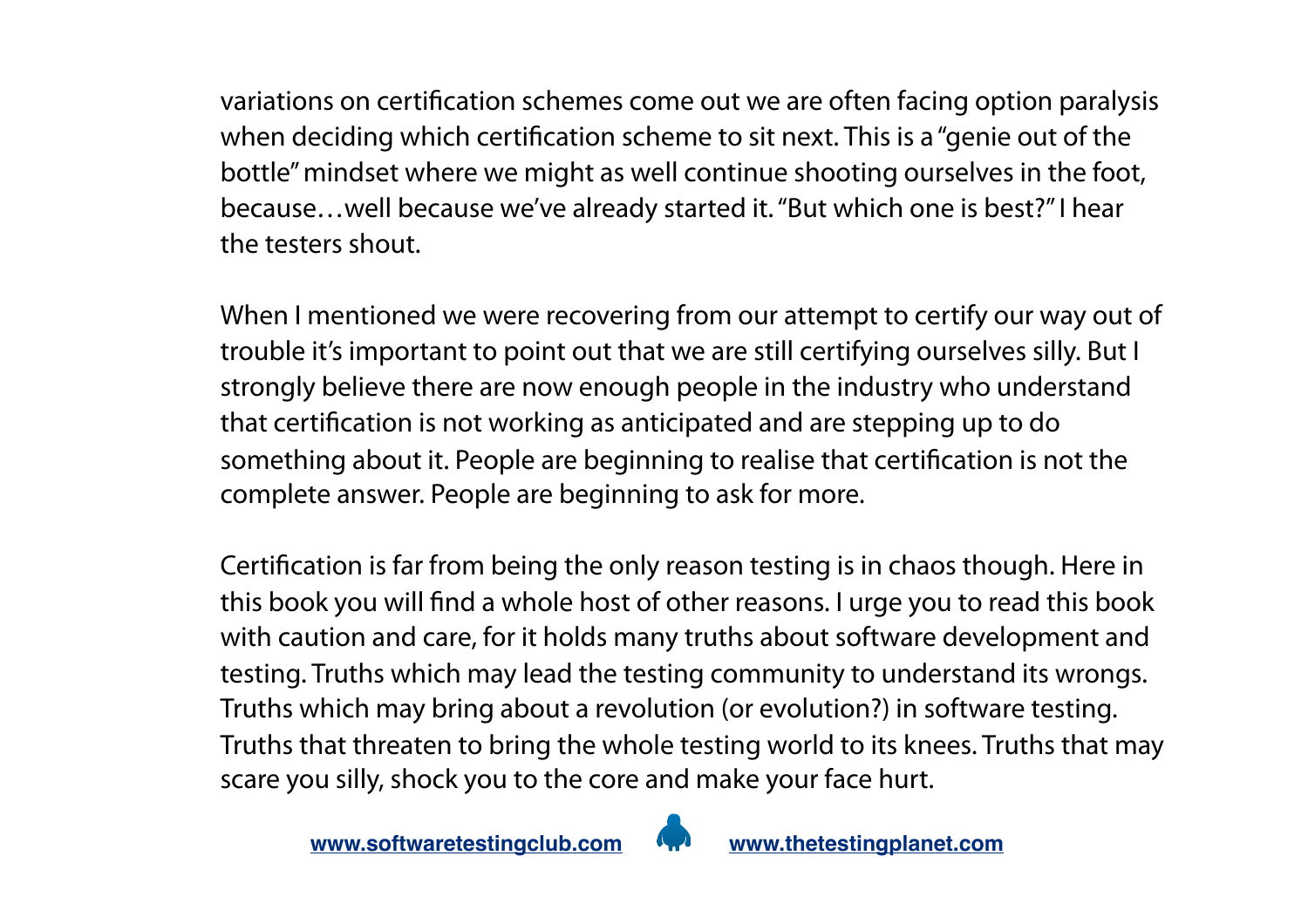

As there is no "one" way of looking at the world of testing, that ultimately means there is no "one" group or person in charge despite what some might think. And as no single person or group of people is in charge it leaves the door open for a whole raft of thinkers, businessmen and organisations to come in, set up stall and take charge. Some of these have good intentions, some don't.

It's ripe for those who see themselves as political leaders or those after some extra cash to step right in, fleece us silly and then leave us wondering what went wrong and who ate all the biscuits.

And so we find ourselves at an interesting point in the history of software testing. We find ourselves turning in on ourselves, bickering, fighting and potentially destroying ourselves. We run the risk of making the testing community's biggest mistake: self destruction.

There are people pushing certifications, ridiculous training courses, more metrics than we can shake a stick at, getting too hung up on terminology and shouting 'Best Practices Rule' from any parapet they can find. There are others pushing experience over certification, automation over manual testing and agile over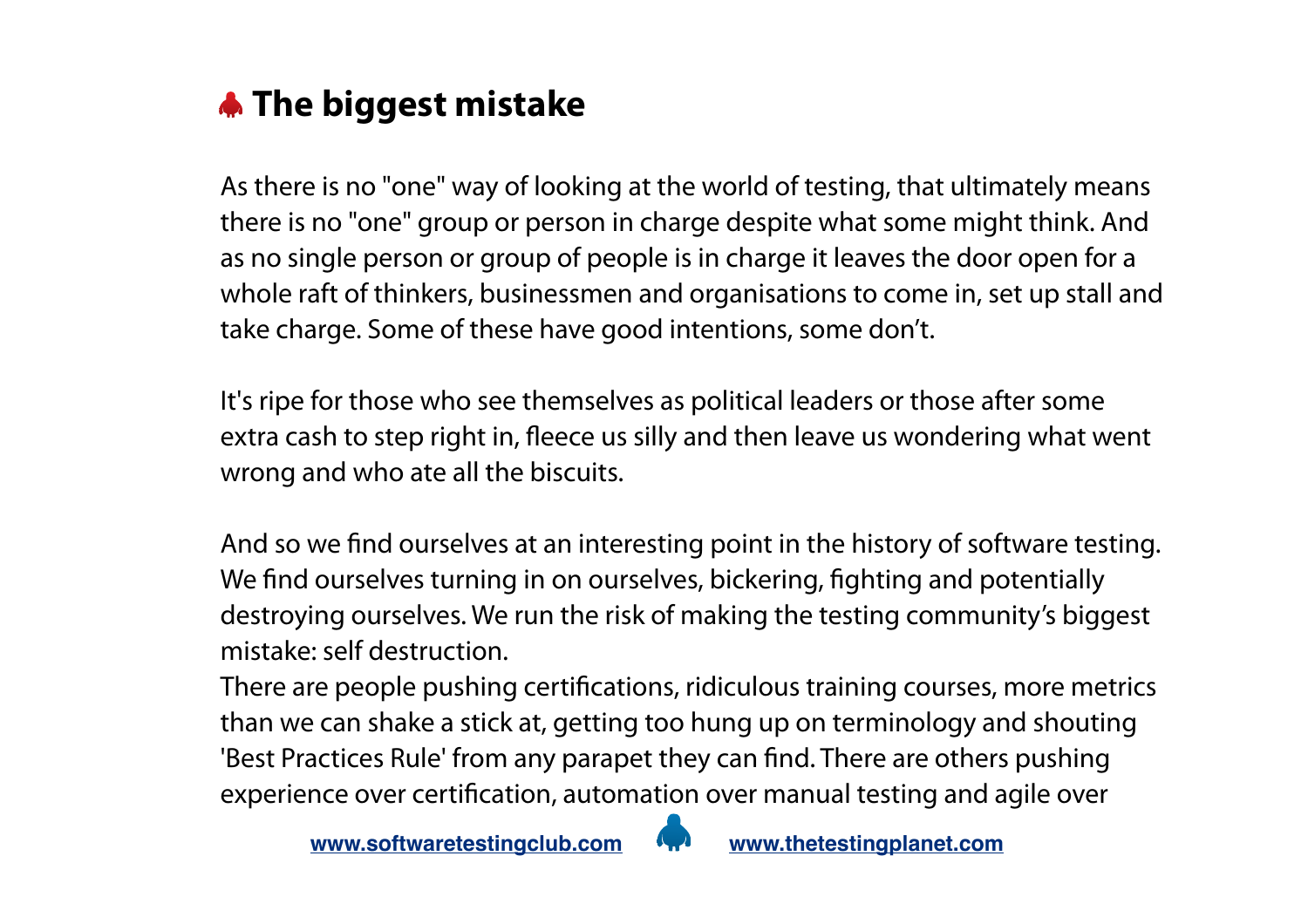waterfall. And this worries me. It worries me because the more we bicker and fight with each other, the more we become irrelevant to the software development world in general.

There are some new movements to remove testing all together. People are saying testers will not exist on projects in 2 years time. Or at the very least their role will change beyond recognition.

Testers are known as troublesome, difficult and frustrating. Fairly soon we could become known as "pointless" or "irrelevant" or "a waste". I know of some people who think that way about us already.

I'm not professing to know the answer to the dilemmas of the software testing world. I'm merely a social commentator asking questions, bringing together views and leaving the decision to you. Let's not make the testing world's biggest mistake.

Let's self reflect and make a positive change, not just for our own community but for the wider software development world too.

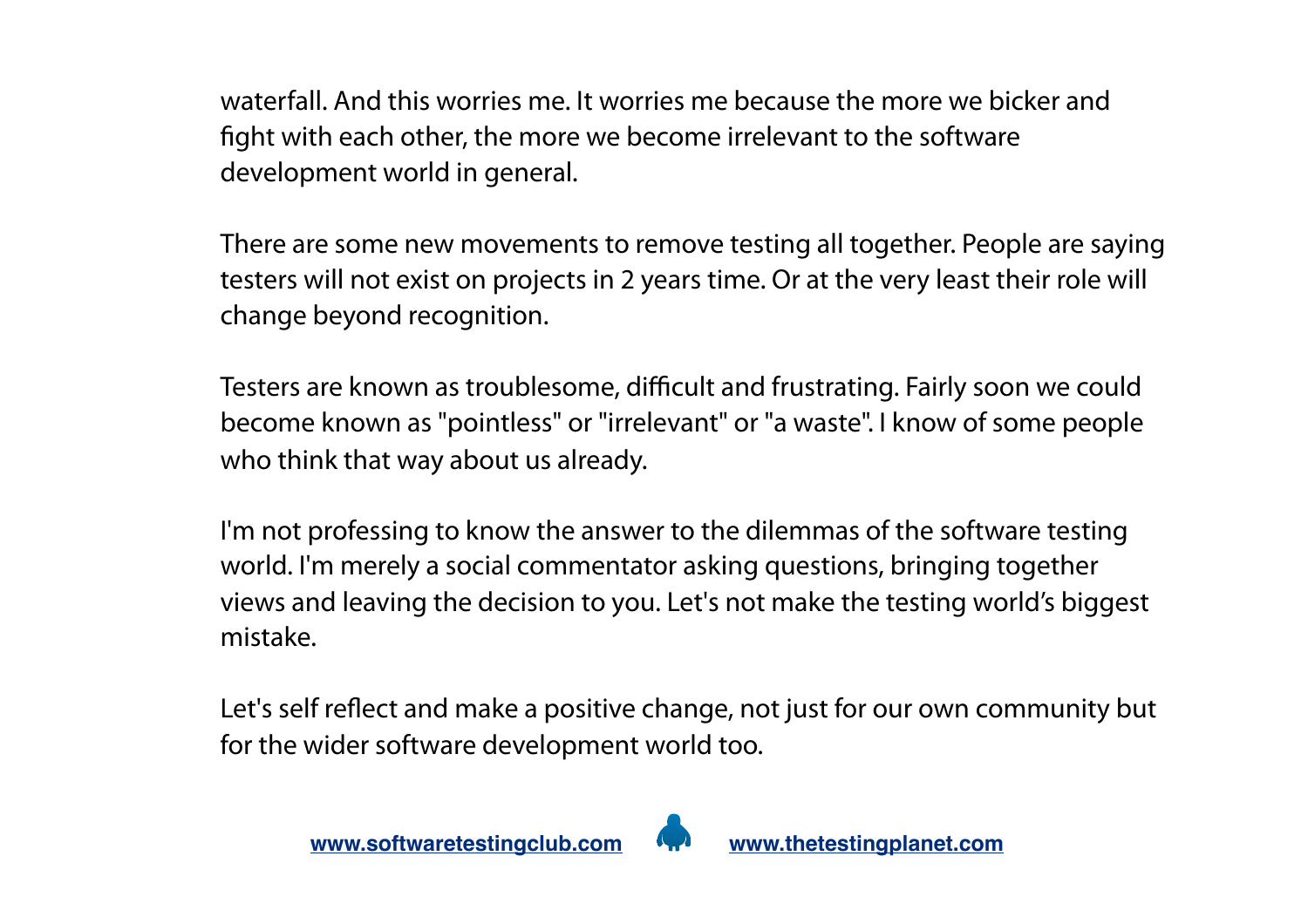A change that will bring about reform in testing. A change that will iron out the creases. A change that will become our crowning glory.

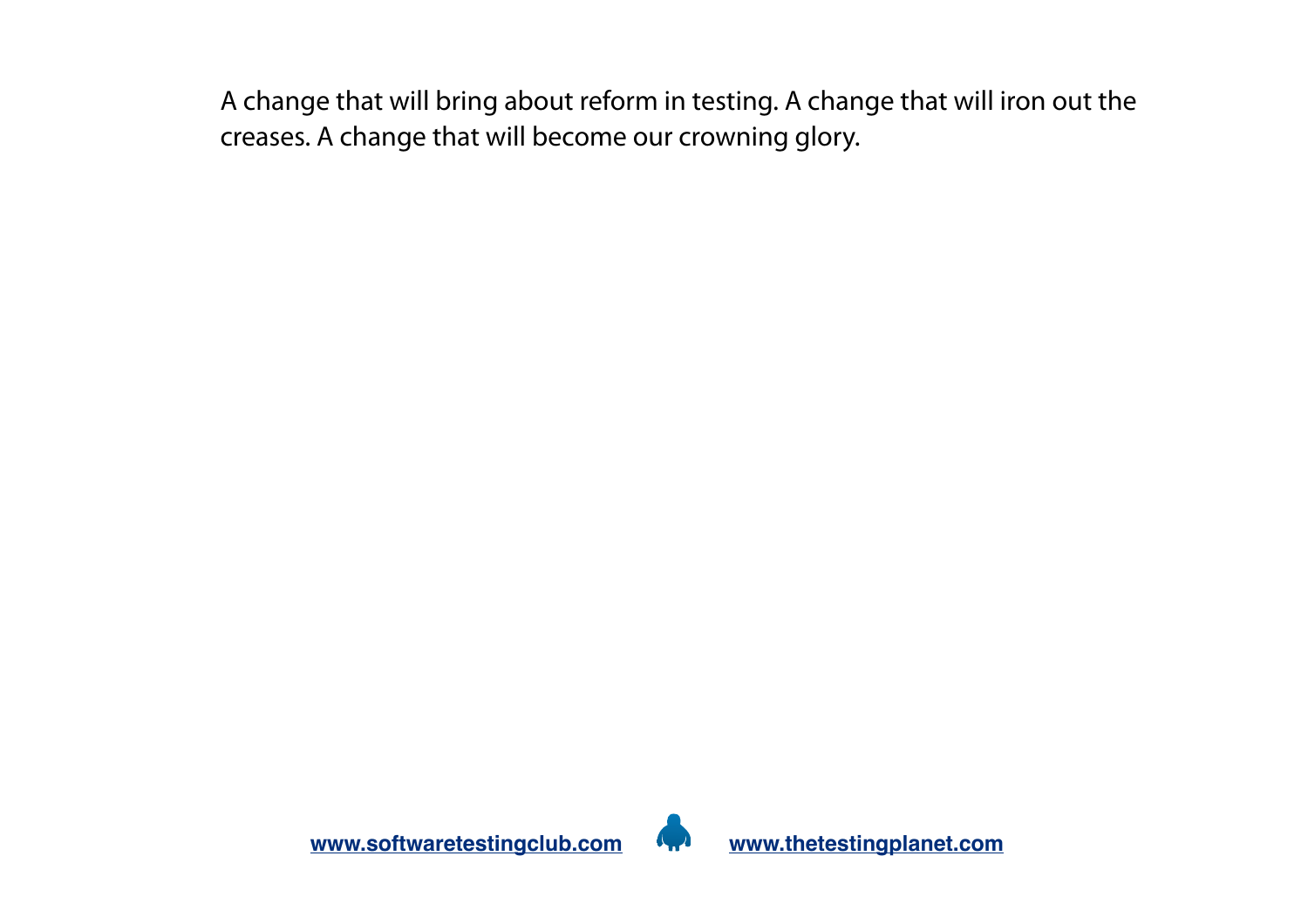

At some point there will be a moment of truth and all those who don't care about testing will disappear, leaving the purists, the test heads and the lifers. And this is no bad thing.

But why wait until that point?

Let's just drop every tester on a deserted jungle island and let them fight for themselves. Those left standing at the end can begin to lead the new testing world.

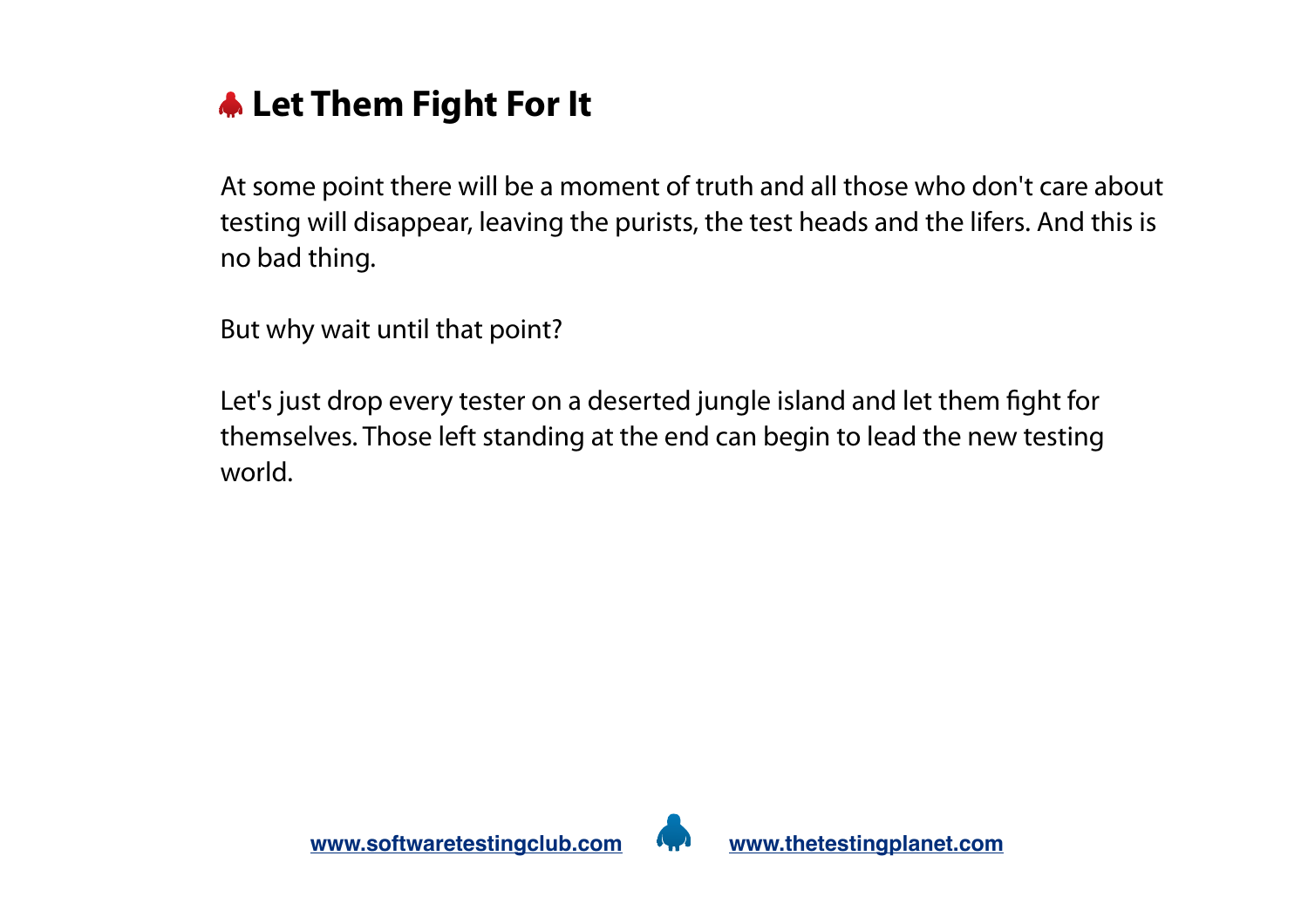

I'd bet a year's salary the context driven testers would come out on top. They know how to adapt. They appreciate the world is diverse and complex. They are ready for this impending battle. They've researched and read around their craft as well as many associated areas of study. They aren't bound by global testing norms, best practices and scripted paths of conformism. They are free to adapt. They are born survivalists. To be honest I reckon some of the context driven purists would be handy in a fight with a stick, some old vine and a couple of coconuts.

The problem is, though, that the certification movement has got the masses. Maybe I should join them? Safety in numbers. The trouble is I'd need to do a multiple choice test to join and I don't think there would be time to revise. I can't afford to just keep taking the exam. In fact, I'm not sure how to pay for the exam anyway; would we have a currency on the Island?…a universal one?

I'm also not convinced it would truly prepare me for life in the jungle either. It's more a generic introduction to jungle terminology rather than a way of providing me safety out there in the wild. According to the blurb, to be a hero grade jungle

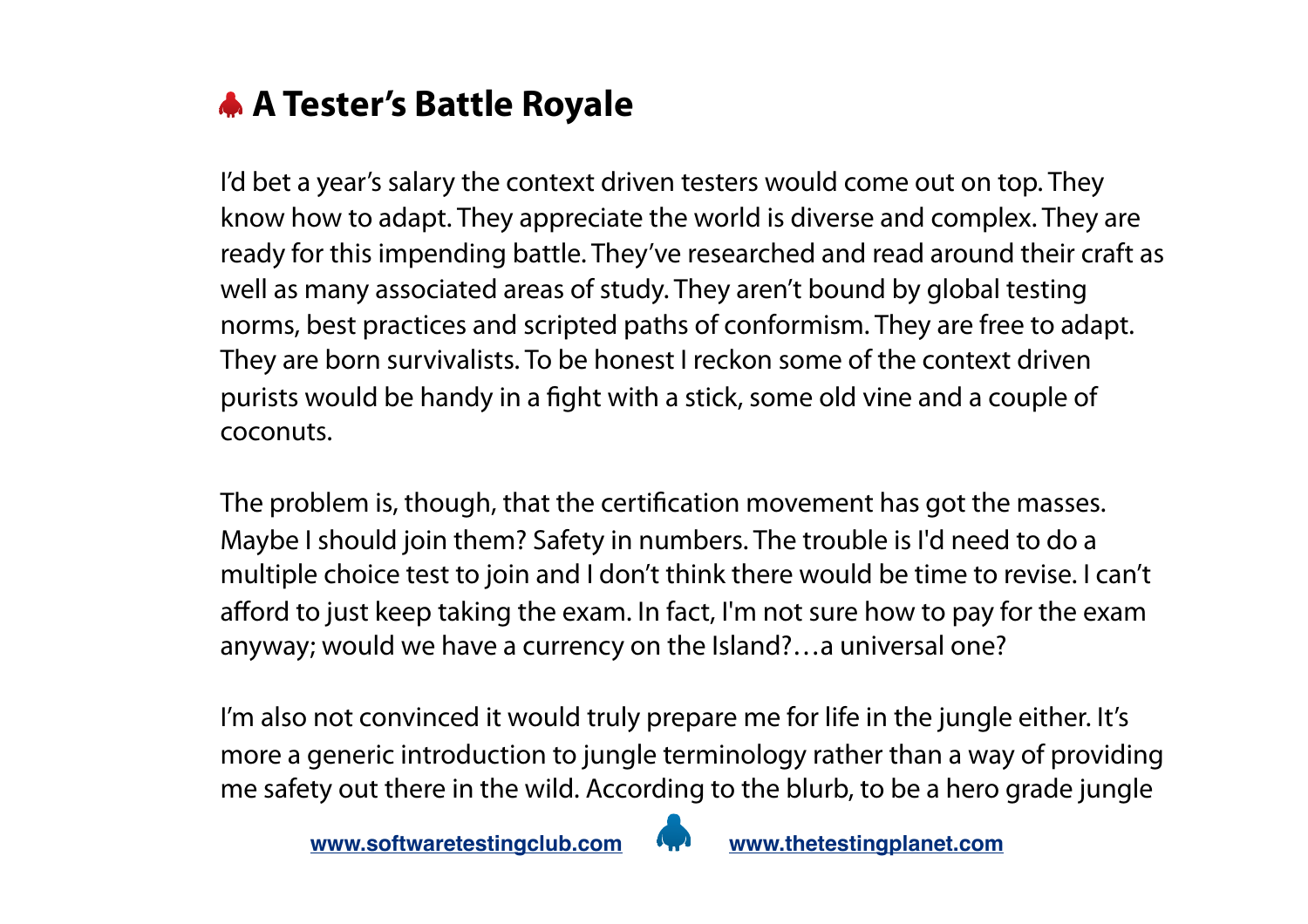tester I'd have to sit the practitioner course and I really don't have the patience for that.

Anyhow, no amount of certification will give me the skills and wit I need to fight off giant man eating parrots whilst trying to work out where my next meal would come from.

Or maybe I should side with the "formal education degree is everything" group. I have a degree after all. Ok, so it's a science, media and communication degree but times are desperate, we are fighting for survival aren't we? A degree is a degree right? I can't recall them even having a testing degree when I was at university. I'm fairly sure I wouldn't have sat it if they had; I always wanted to be a film director.

Surely they can let me in? Testing is diverse after all. Science, sociology, communication, psychology, languages...they all play a part in testing. And to be honest, I don't understand this "formal education and degrees" only group. Testing's not about formal education, it's about self learning, critical thinking, creativity, communication and a whole lot more isn't it? It's about you and your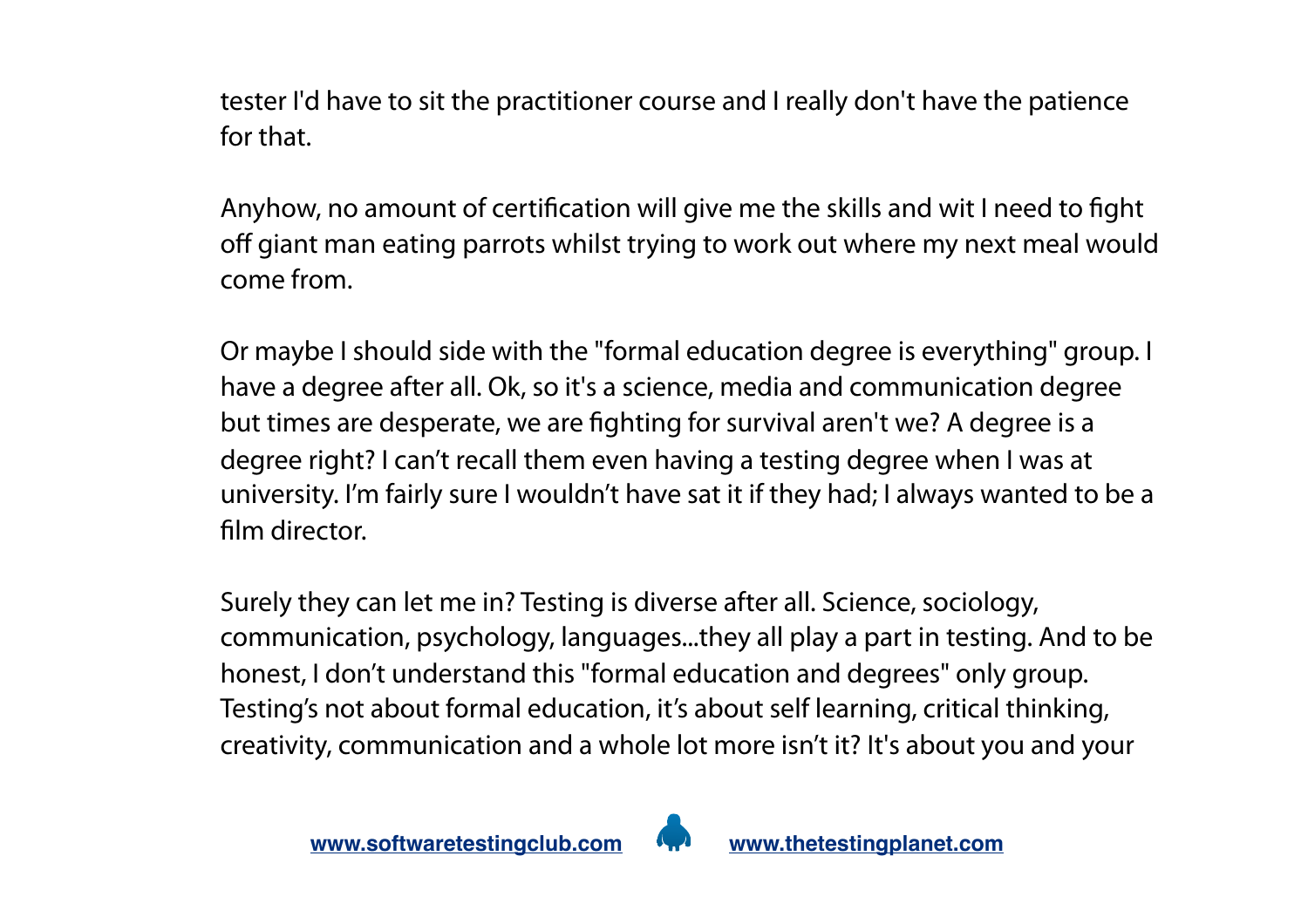brain, not what degree you have. Testing isn't about getting a Masters and becoming a member of the elite.

I guess after writing this paragraph I've blown any chance I had of getting in to this Elite group anyway. I also wouldn't want to be in the Elite few controlling the masses; my heart lies in community projects and I can't see much of that in a future led by a select few demanding formal higher education for all.

Or maybe I should just go it alone. Branch out. Make my own decisions. Create my own movement. I'm a social tester after all. I could surely attract some followers. I could certainly tweet about it, write a few blog posts, maybe LinkIn with some other stragglers. Digg it, reddit and delicious about it. Create some buzz and then MyFace it. Then again, there's unlikely to be any electricity so I'd have to use smoke signals and that's hardly "web 2.0".

What about the Acceptance Test Driven Development peeps? I love these guys. Test first. Good advice for life in the Jungle. Although that does require you knowing what you should be doing in advance and with all the other desperate test tribes on the loose I'm not sure I could predict my path too well. What if I accidentally ate an hallucinogenic fruit thinking it was a mango? I'd be writing

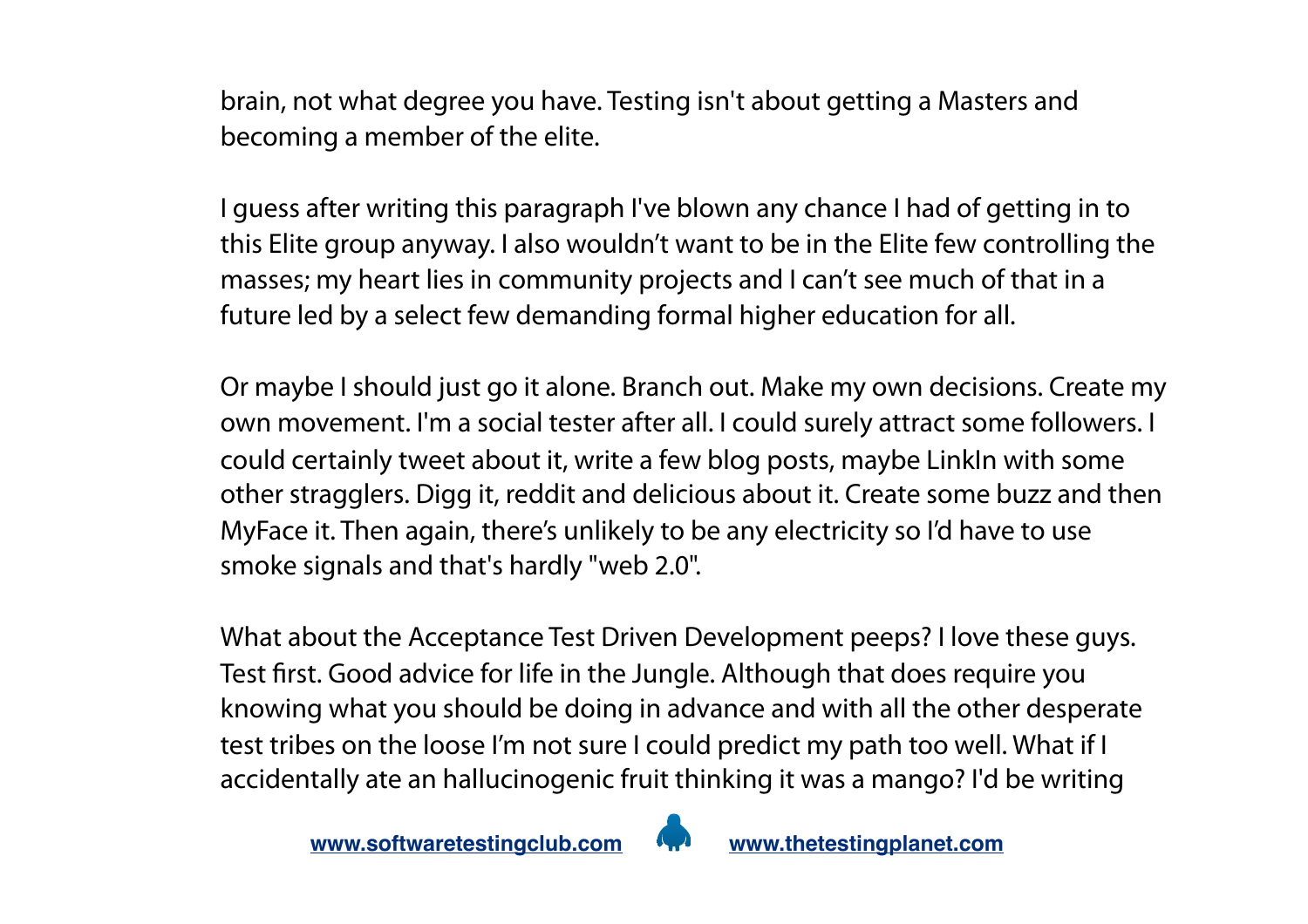tests all day based on verifying the presence of a 24ft Bertie Basset and flying dog named Brutus.

But I believe some of these divides might be a good thing. It could be that we fight it out to lose the dead wood and work out what's important to the testing community. Maybe it's a good sign that things are advancing and the testing community is evolving.

Or maybe we need to simply continue as we are for the next 10 years until we suddenly realise we aren't relevant anymore and generation X/Y or Z have snuck in, stolen all the glory and set up camp.

Anyway, you can make your own decisions about what the future may hold for testing after reading all about what's wrong with it. So without further a-do I present the super special book "The Problems With Testing"

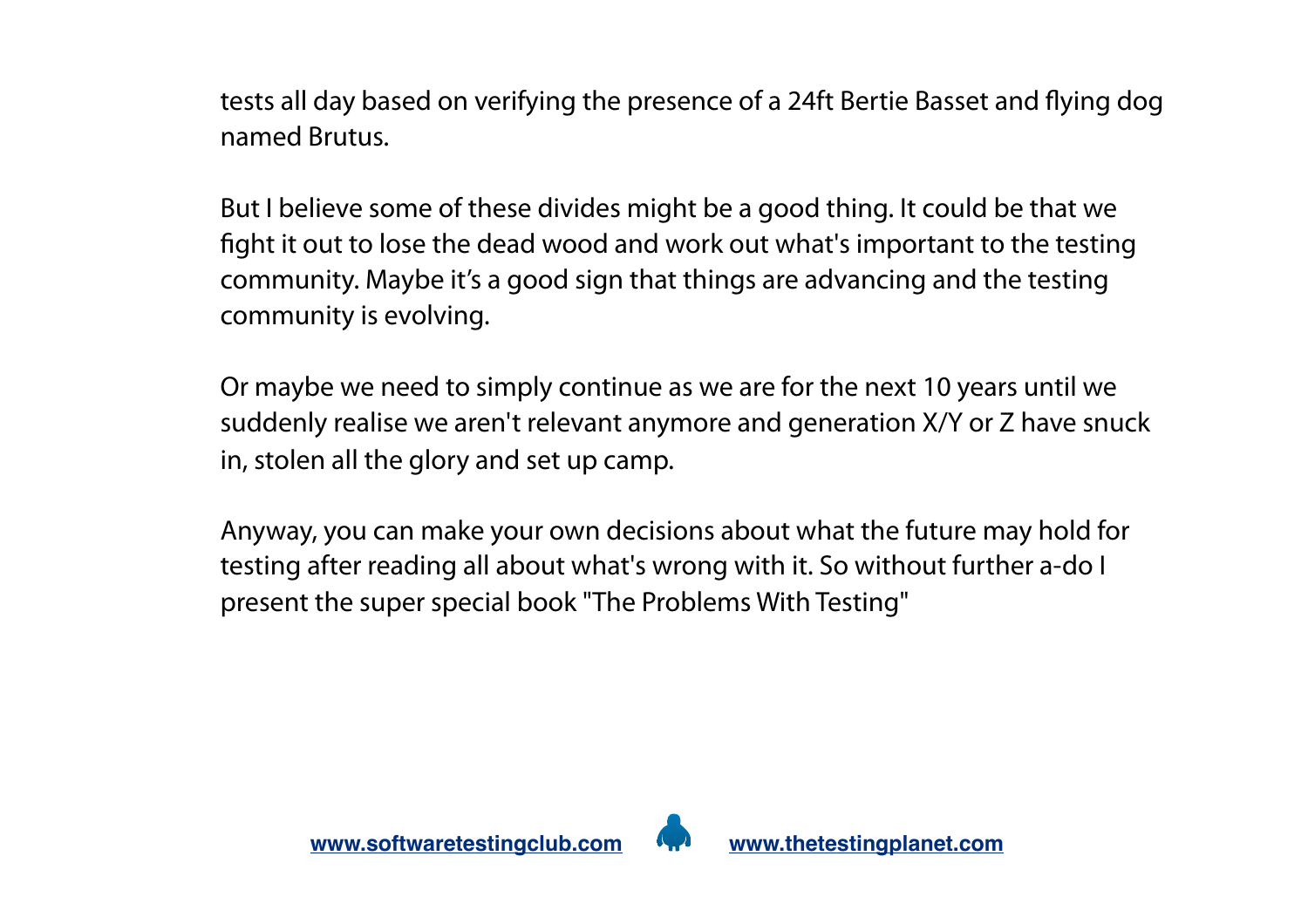

Automation is to blame for all of our problems in testing.

Automating software testing is no different from automating tasks outside of work. We are ultimately trying to save labour time, do tasks we would not normally be able to do and automate those tasks that are tedious. And on paper that sounds awesome. Problem is, in reality it's often not quite as a sweet as that.

We started automating mundane lifestyle tasks in earnest in the 1950s. We called them Labour Saving Devices. Apparently. I wouldn't know though, I wasn't born then.

We, as humans, like to think we can make our lives easier by automating tasks. And in some instances it has worked a treat. The washing machine, the dishwasher, the vacuum cleaner and the car are all ways we have automated a task (or replaced an obsolete task or advanced a process) and made our lives easier, cheaper and potentially more efficient.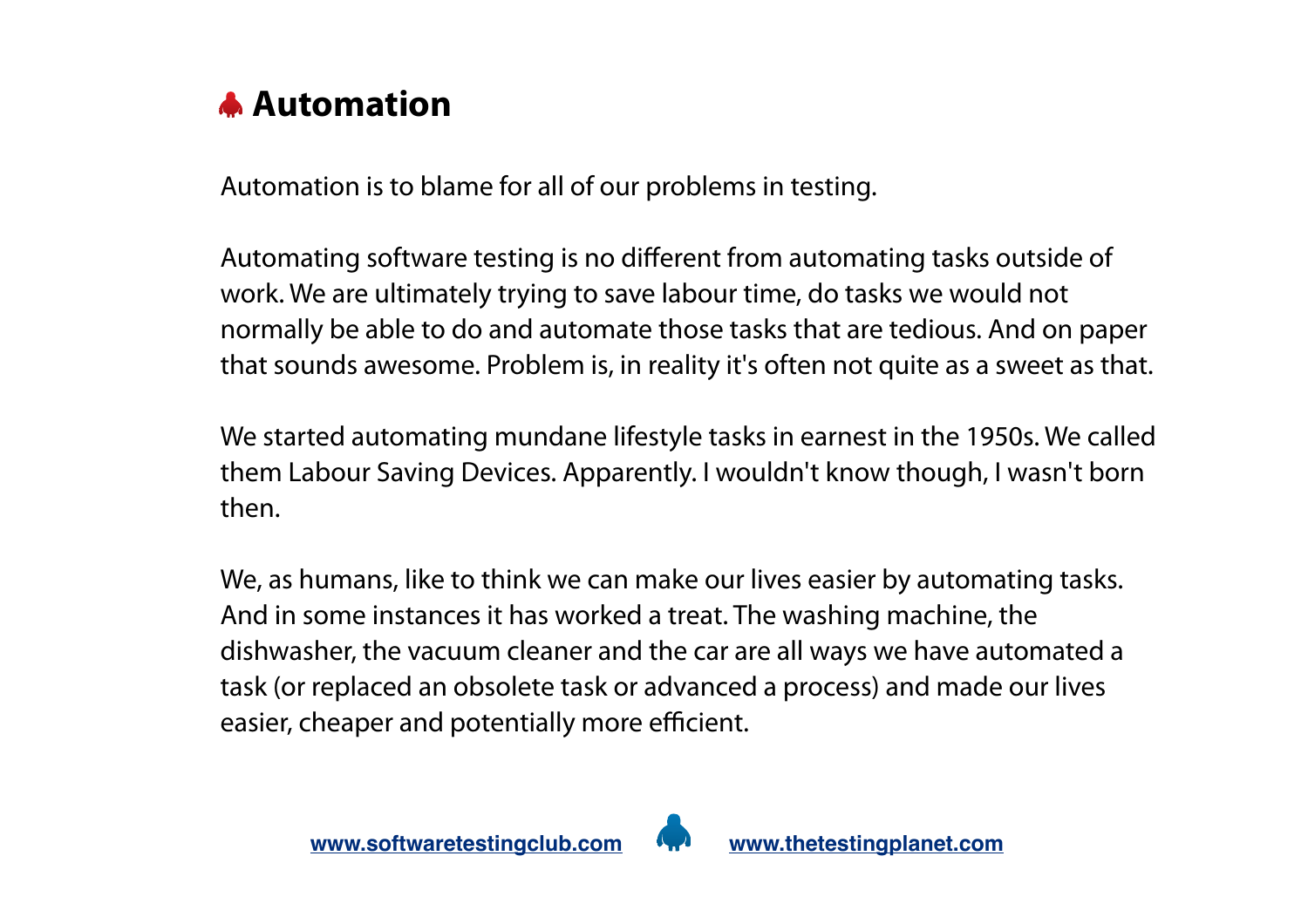It's not all good though. Anyone remember the electric pizza cutter, the desktop Almond slicer or the mini candy floss machine? Potentially good ideas. Badly marketed? Badly designed? Pointless?

Software testing automation is very much like lifestyle automation; in some instances it is invaluable, in others not so. If done correctly rewards are bountiful, regression is taken care of, impossible manual things become possible and testing can be done early and often. It can also remove the tedium in our daily testing lives. Done badly and we are left to wallow in a heap of expensive kit, heavy weight instruction manuals and defunct skill-sets.

The problem with automation is the impossible belief that it will replace humans. That we can somehow do all of our testing without the human mind. Machines will replace us. But this impossible belief is just that… impossible.

Take the trusty bread-maker. Some people love it, some people hate it.

It still requires a human to load it carefully and accurately. It still takes a human to design the recipes, calibrate the machine and test the process many times before

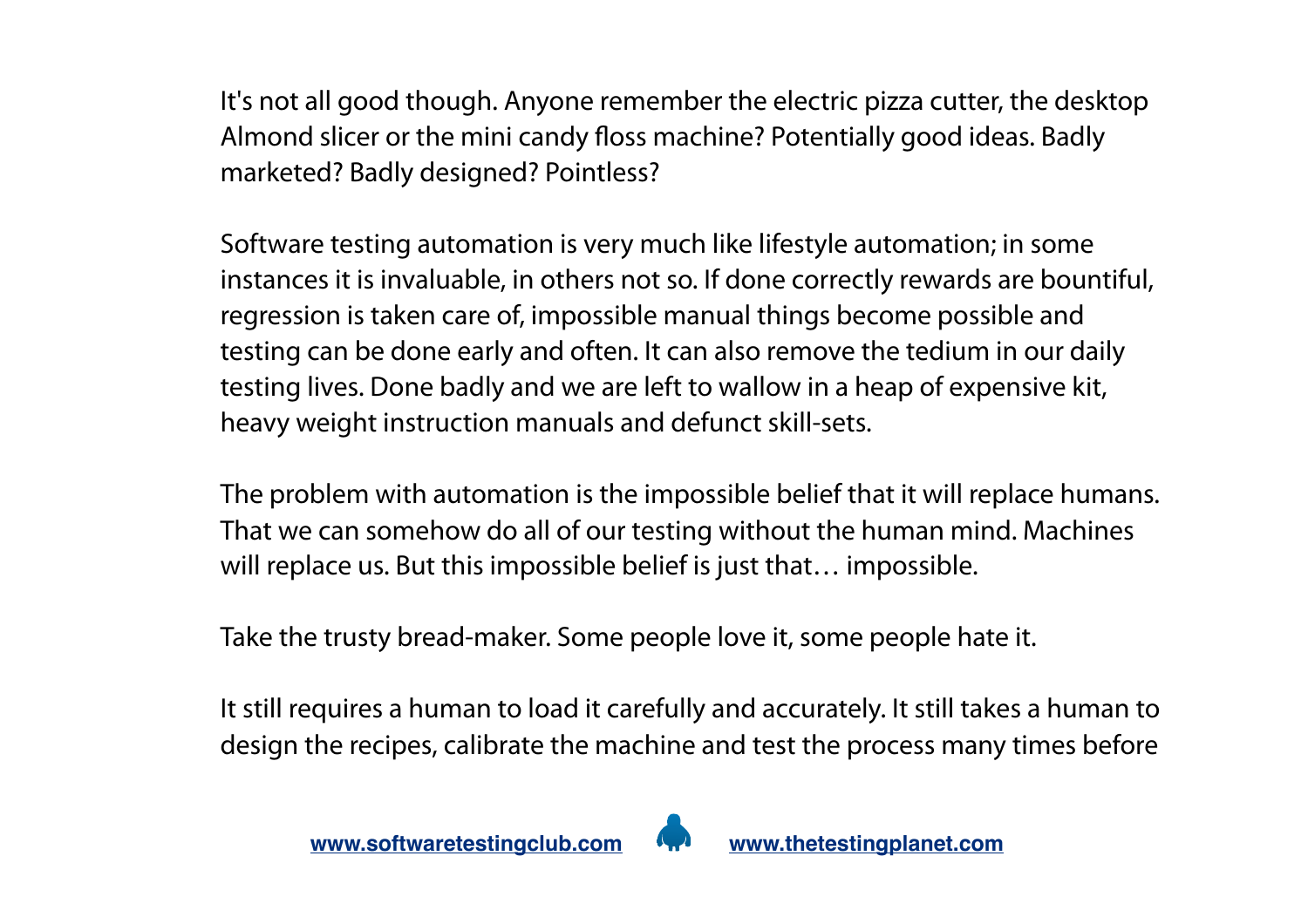releasing it to the general public. It still takes a human to set the machine correctly and start it going.

The machine does indeed mix it and then bake it. (Or mix it ready for you to bake it)

A human has to remove it when it's done. A human has to analyze it by observing, tasting, touching and smelling and then deciding whether the bread is good. A human troubleshoots any problems. A human is still essential.

It also still needs a human to have designed and built the machine, written the instructions, designed the marketing and packaged the product for sale.

So why are we convinced that automation is the silver bullet to replacing human testers? Unless of course your testing is mindless clicking and ticking and checking…

Good testing is still a very human activity, which works best when combined with machines to do the tasks **they** are good at, leaving us to do the things **we** are

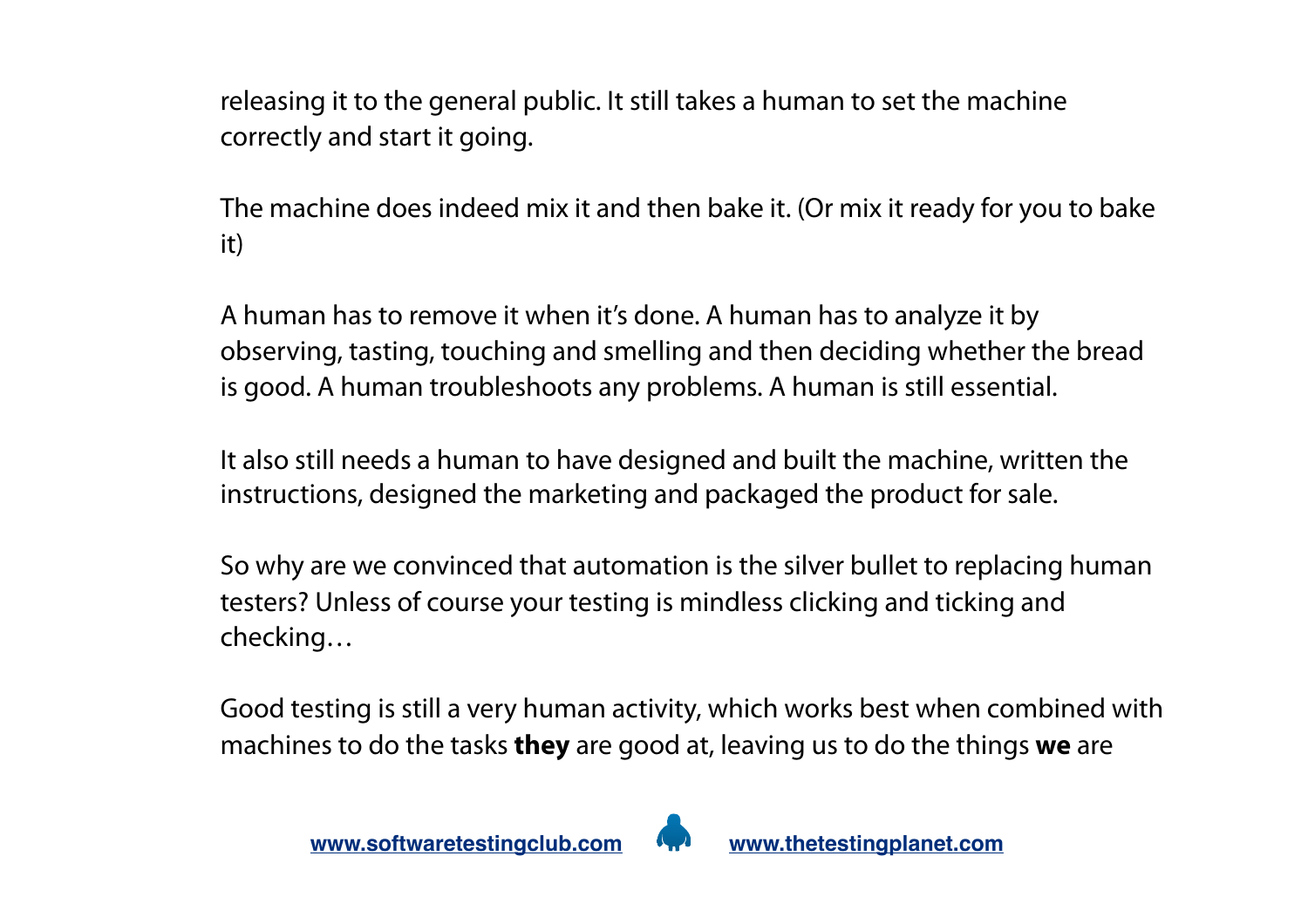good at. A nice balance between mind and machine. And when automation is used in this way it's incredibly powerful.

However, we buy these expensive labour saving devices in the belief that it will save time, maybe save some money and definitely add more quality but in reality it sits on the side until the next big argument with senior management over why we used it once and then left it alone. And so we try the whole sorry process again, just to make sure we didn't have something set wrong in the first place.

So with ardent determination we use the said tool, in this example, the bread maker, and spew out something that sort of resembles a loaf of bread.

Despite the fact the loaf is half the normal size of shop bought bread, has a whiff of plastic about it and is a distinct grey colour we are still pleased with our automation. We bask in glory at our automation. We have baked a loaf. We are experts. We have succeeded in automation.

We test it. We eat some. We gag.

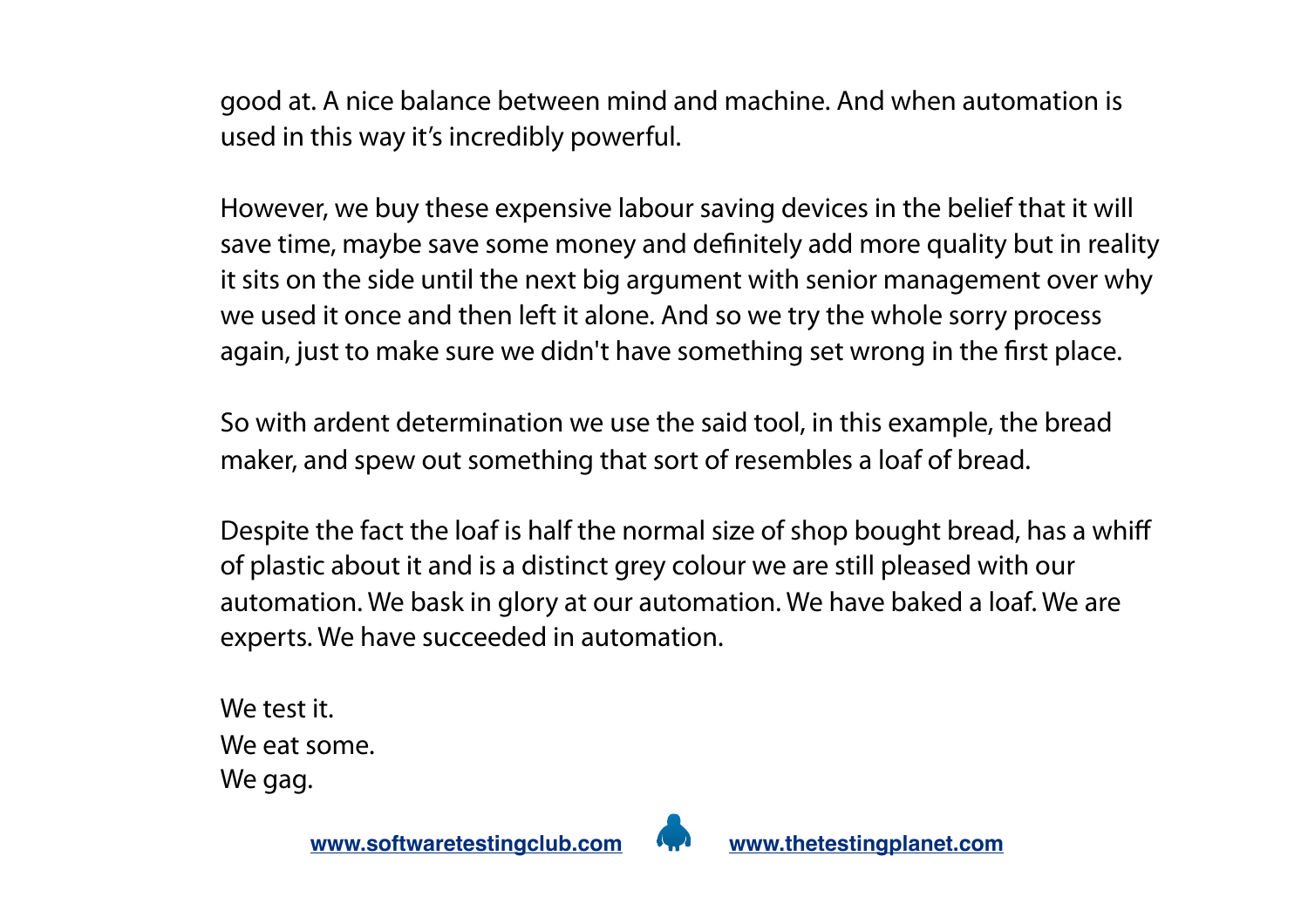We then get angry, we then shout about how expensive this machine is turning out to be and we then throw this awful bready result to the birds.

The birds, in a combination of shock and disgust, stage a rare dirty protest by scooping up this bready delight and dropping it from a great height on to your car, cracking your windscreen and causing  $E$  800 worth of damage.

In a fit of rage and with a distinct feeling of being scammed, you throw your labour saving device on the floor before jumping up and down on it shouting "you were supposed to save me time, money and effort" or something like that.

You then confine what remains of the labour saving device to the back of the shelf. And after a period of time and a couple of arguments with the management (in this instance, my wife) you try it again (after fixing it) and wonder why you ever left it alone in the first place. And you repeat this process until you go postal and walk out with your t-shirt over your head grumbling about bad management and dodgy best practices.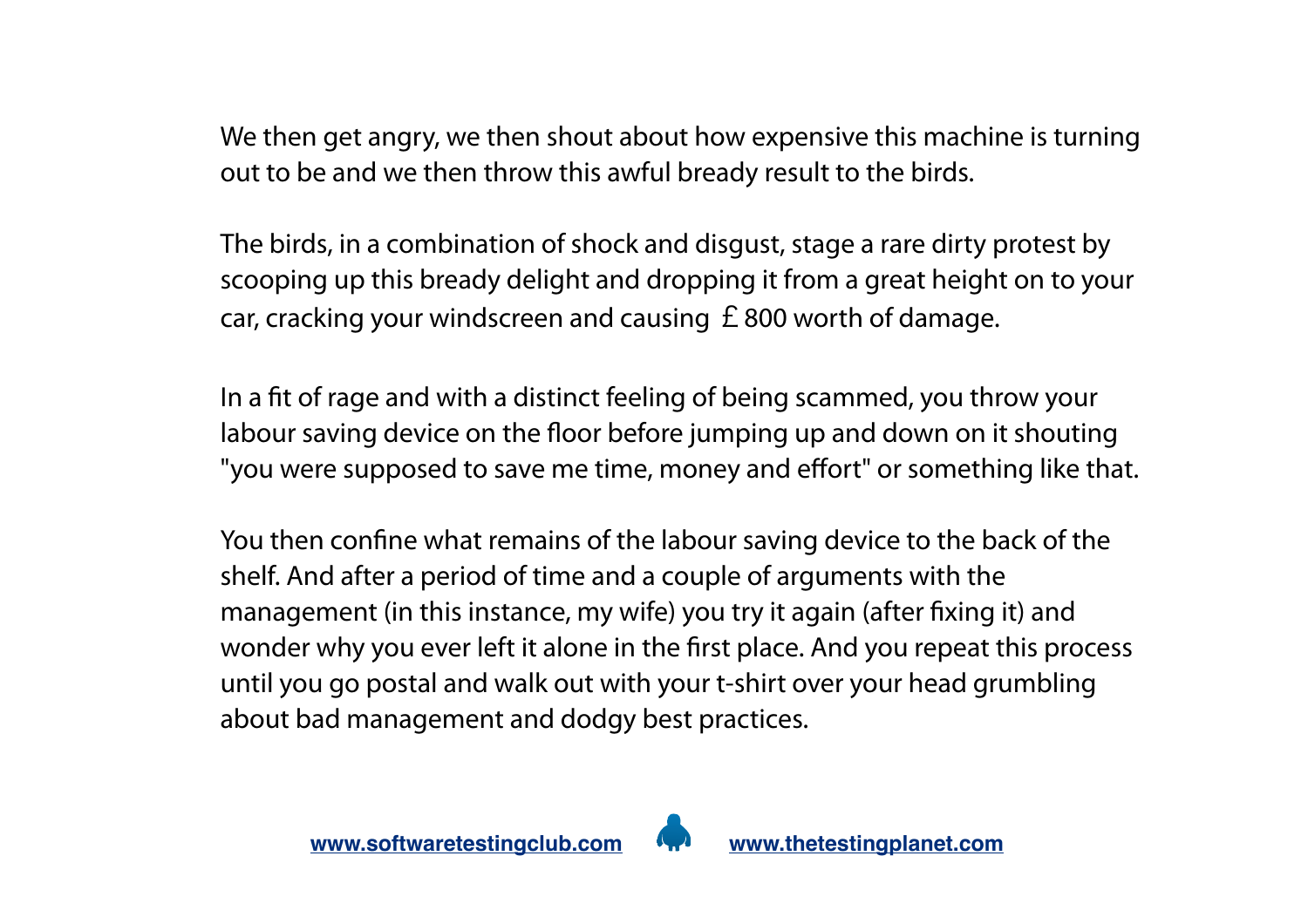Don't get me wrong. There are many people out there using their labour saving devices (automation) with exceptional and consistent results. Especially those who use their automation early in their product development process.

But these people have planned for months (sometimes years), bought wisely (or used an Open Source tool), learned how to use it, have become experts, experimented with ingredients, set expectations, accepted the bad with the good and have taken time to understand what they want their device to do. They are craftspeople using tools when tools need to be used. And the tools they are using are fit for purpose.

And that about sums up test automation. Great in concept, occasionally executed with precision and value but more often than not left on the shelf, rarely used correctly and despised by all who touch it.



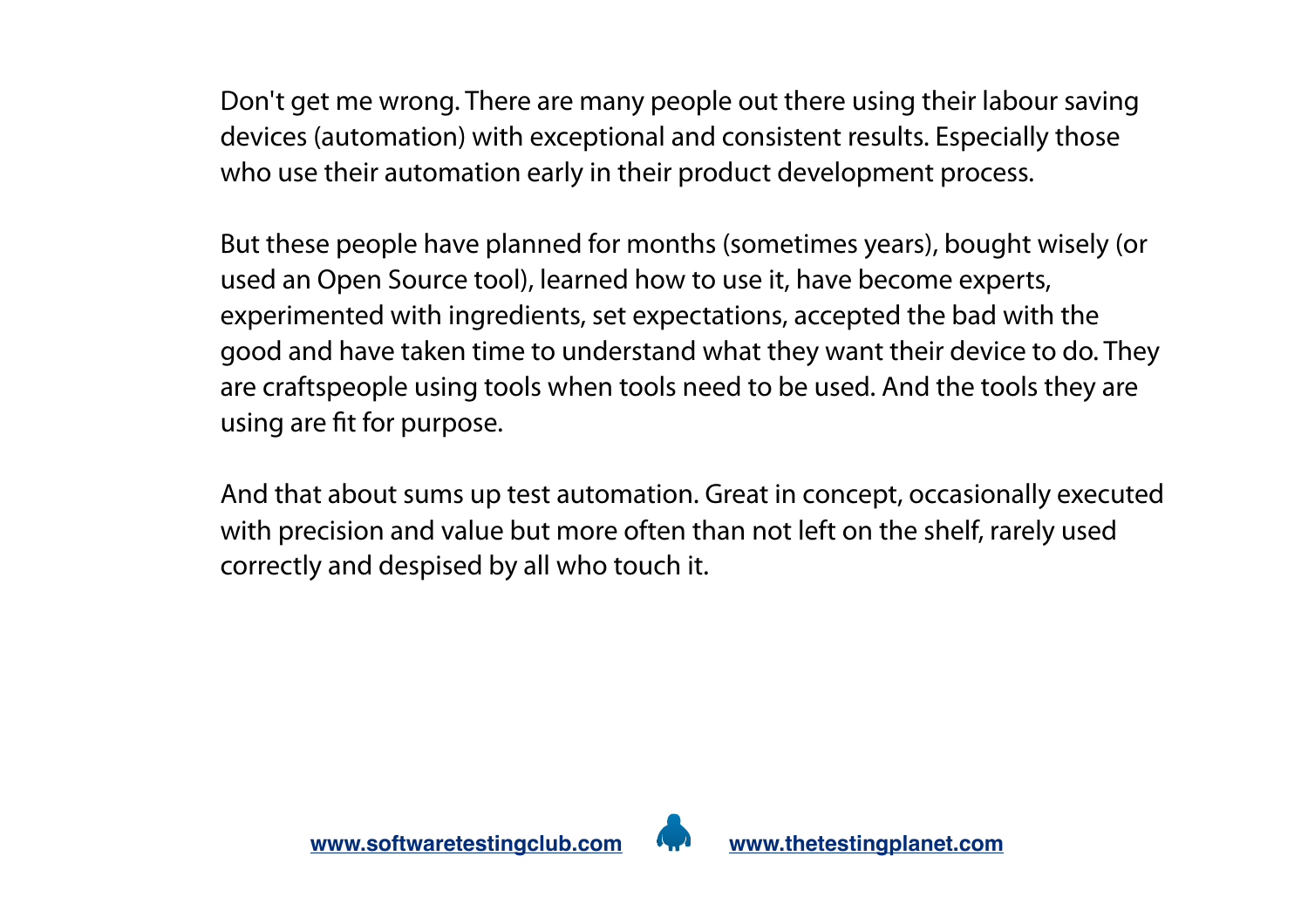

Best Practices, or lack of them, is the reason testing is in a mess.

One of the major fallouts of having no imposed direction or clear leadership is that many testers find themselves flocking to depressing testing forums.

On these forums we have testers posting questions inviting other testers to comment on why they are indeed an idiot. Or to put it another way we attract lots of people claiming their way is the only way and berating anyone who disagrees.

Best Practices for more than one moment in time are a myth. They simply do not exist. There is no best practice but only relative judgments. Your Best Practice might not work for me. So why insist on it?

Don't get too precious about your own personal Best Practice because sooner or later you'll find it is no longer the best. Sooner or later something will have changed or some more information will become apparent. Sooner or later it could be the Worst Practice.

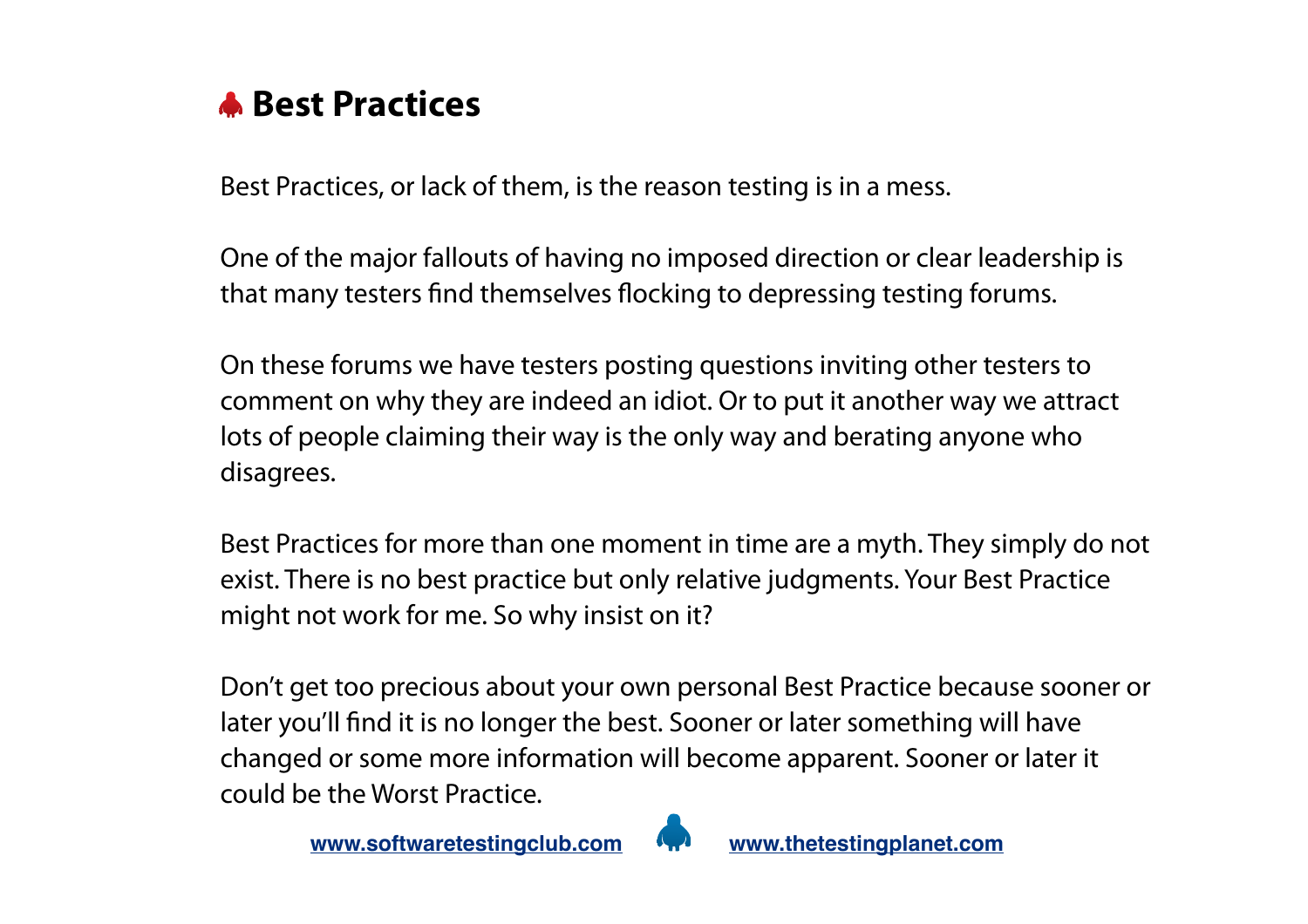Best Practices are moments in time when something went well, for someone, on some project and in some context. There's no guarantee that it will work again in the future as your context is forever changing. If it does work again, you could have just got lucky.

Yet this does not deter some people.

Some people are ardent believers that their way of working is the only way and so flock to forums and discussion groups to berate anyone who disagrees.

Unfortunately, these people have taken up other social media channels and so nowhere is sacred. Not only are some testing forums a no go (not The Software Testing Club by the way – we moderate heavily) but Twitter, LinkedIn and Facebook are heading the same way. I'm not safe to ask a simple question anywhere.

They now write their own blogs extolling the virtues of "MY WAY". They now comment on other people's blogs with the same old drone of best practices. It's

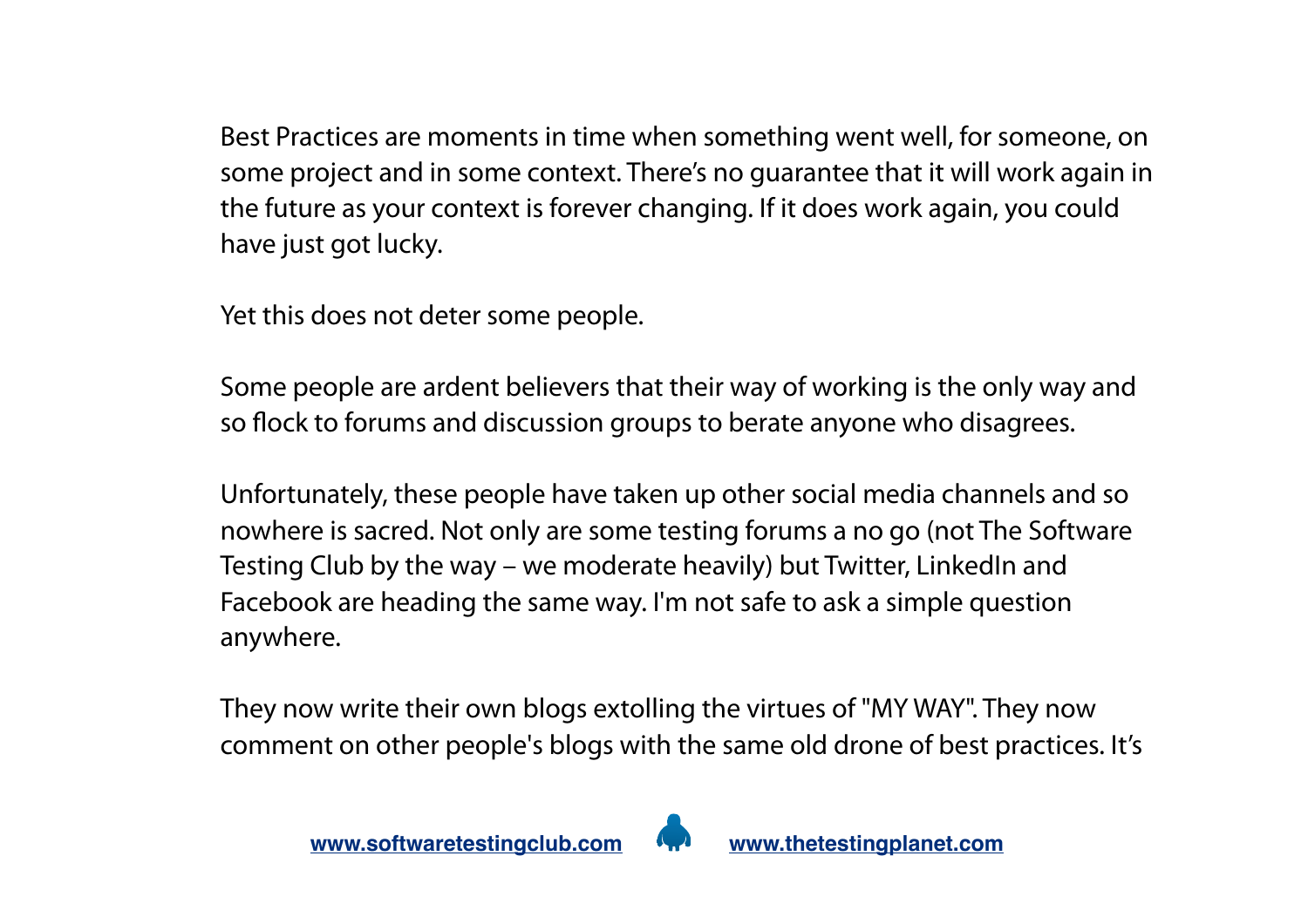got to the point now where some clever and talented testers are scared to write anymore blog posts because of these testing cyberspace "Best Practice" bullies.

But let's get one thing clear. Best Practices are not the true, honest and real stories of testing success or failure. We all want to hear about real stories because they are what gives the testing world the human face and helps us learn. A balanced "this is how I approached it" is great. It gives you reference points. It gives you advice.

A Best Practice is when the person talking cannot (and will not) comprehend that it might not work for everyone.

To make matters worse there are organisations who grab an idea and start to call these Best Practices "Industry Best Practices" and sell consultancy and products off the back of a myth. I shudder with horror when I read those words "Industry Best Practice". And seconds later I go elsewhere for my testing information.

Context is real. It does exist. Ideas, suggestions, recommendations and concepts are what the testing community needs, not more Best Practices.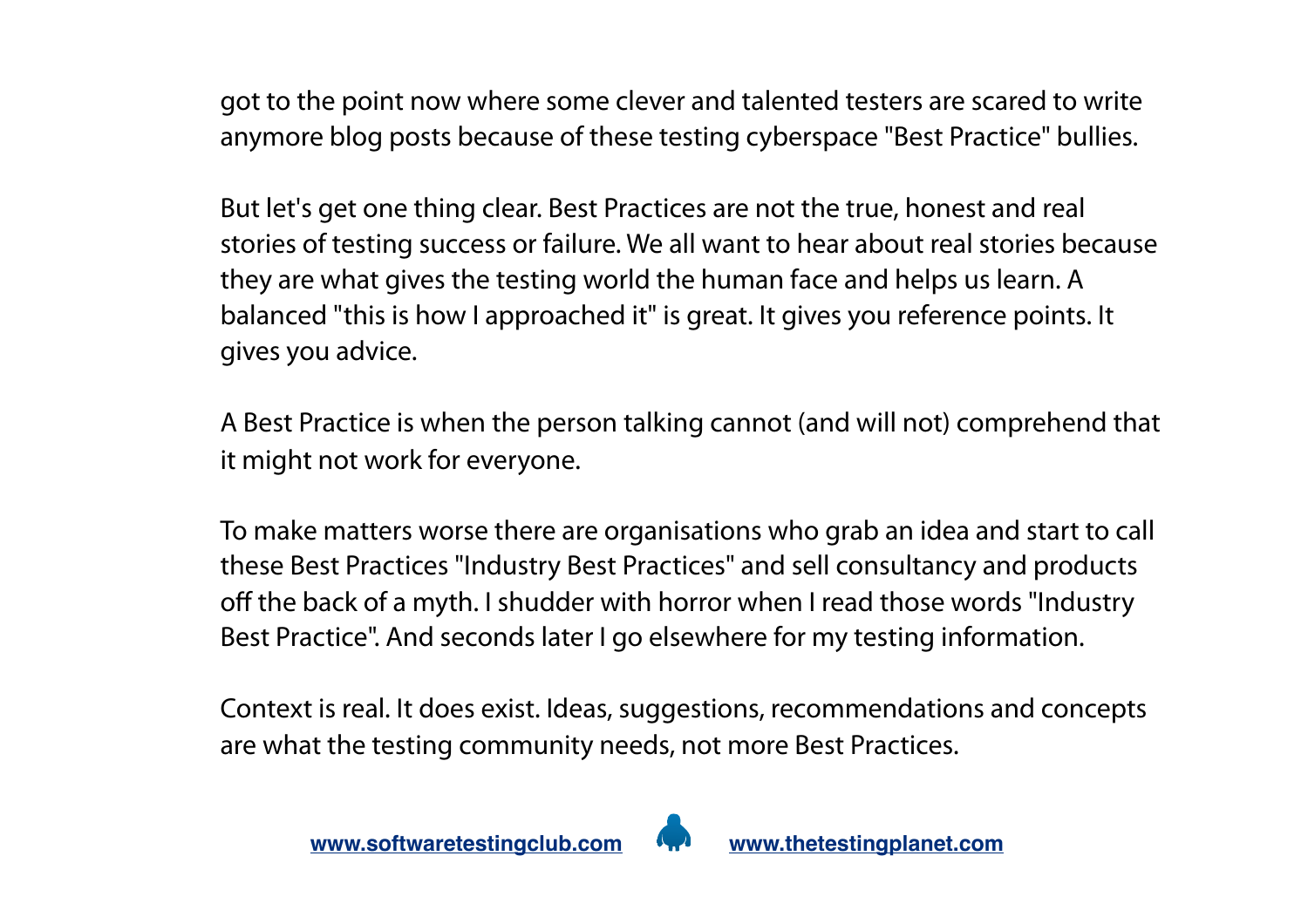

Well. Here goes. Time to put the cat amongst the pigeons.

Certification is the reason testing is in the state it is. For sure. No doubt about this at all. Certifications are ruining this industry.

Certification is one of the most hotly debated topics in the testing world. Hotly contested and passionately discussed.

Certifications may well have come out of the good intentions from people wanting to raise the bar in testing but they've morphed into a way of making testers more employable and recruiters lives all that easier. They have resulted in below average testers and hero-grade testers being compared like for like because they both may or may not have a certificate.

Sadly I know great testers who can't get interviews because they don't have a certification.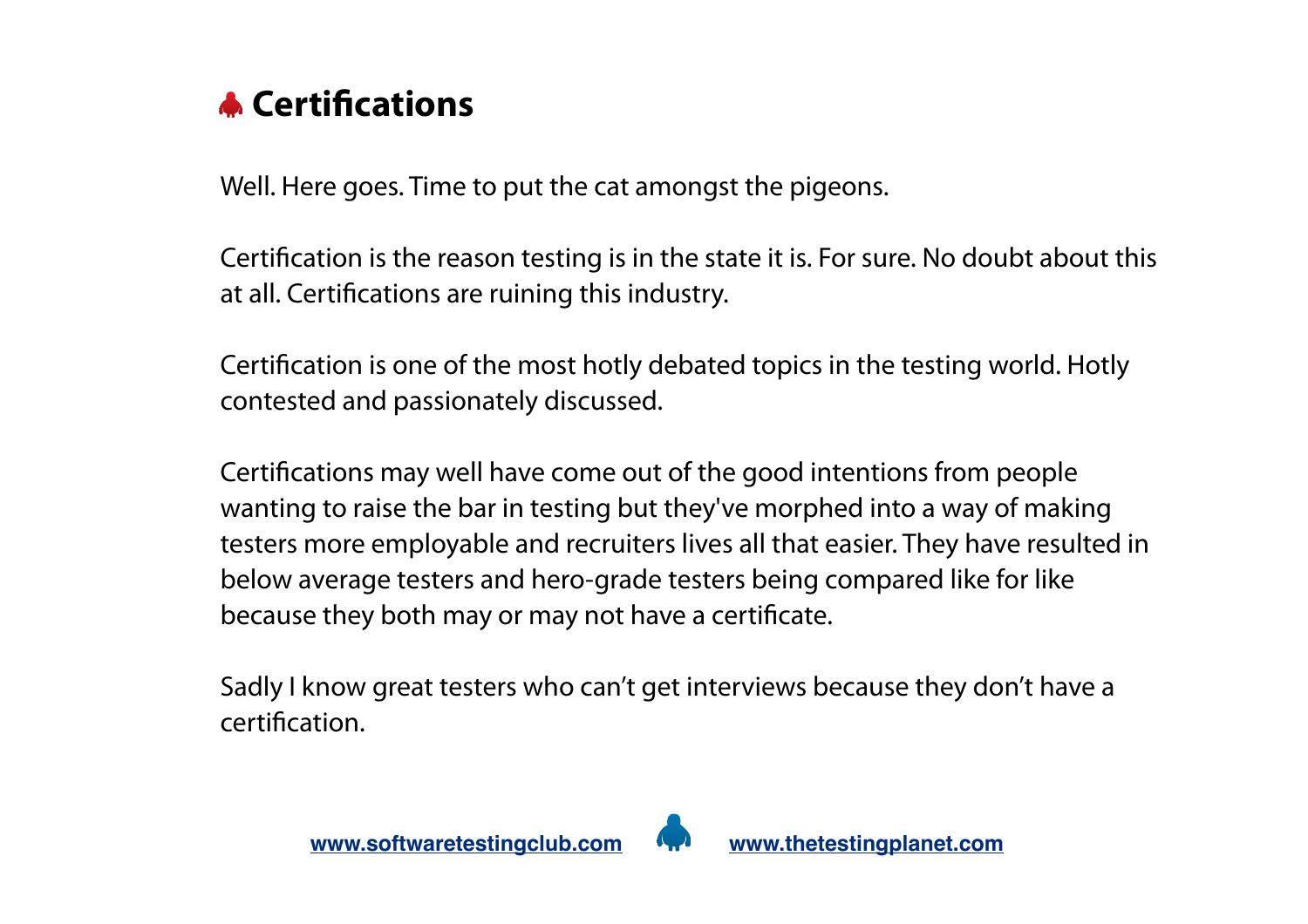Certification is a good thing for some recruiters, the certifiers and many testers keen to show their aptitude.

Let's be honest about it all. The certification is a piece of papers that says you sat a course and passed an exam. It's not certifying **you**, it's certifying the course you sat. And that can be a very good thing.

"I certify that Rob has sat a three day course on software testing".

Instead our industry is certifying the **person**. We are saying "**Rob** is of such an excellent testing skill level that he warrants this certification. Well done **Rob**."

It wouldn't be quite so bad but we are now being taught testing certification courses by people who aren't testers. They are "**certified**" trainers teaching **certification** courses to people who want to become "**certified** testers". Ask these people a genuine testing question and they won't be able to answer it….I know…I asked my trainer several questions and he couldn't answer a single one. (Yes I know….I have a foundation cert….I was young, naïve and tricked in to it)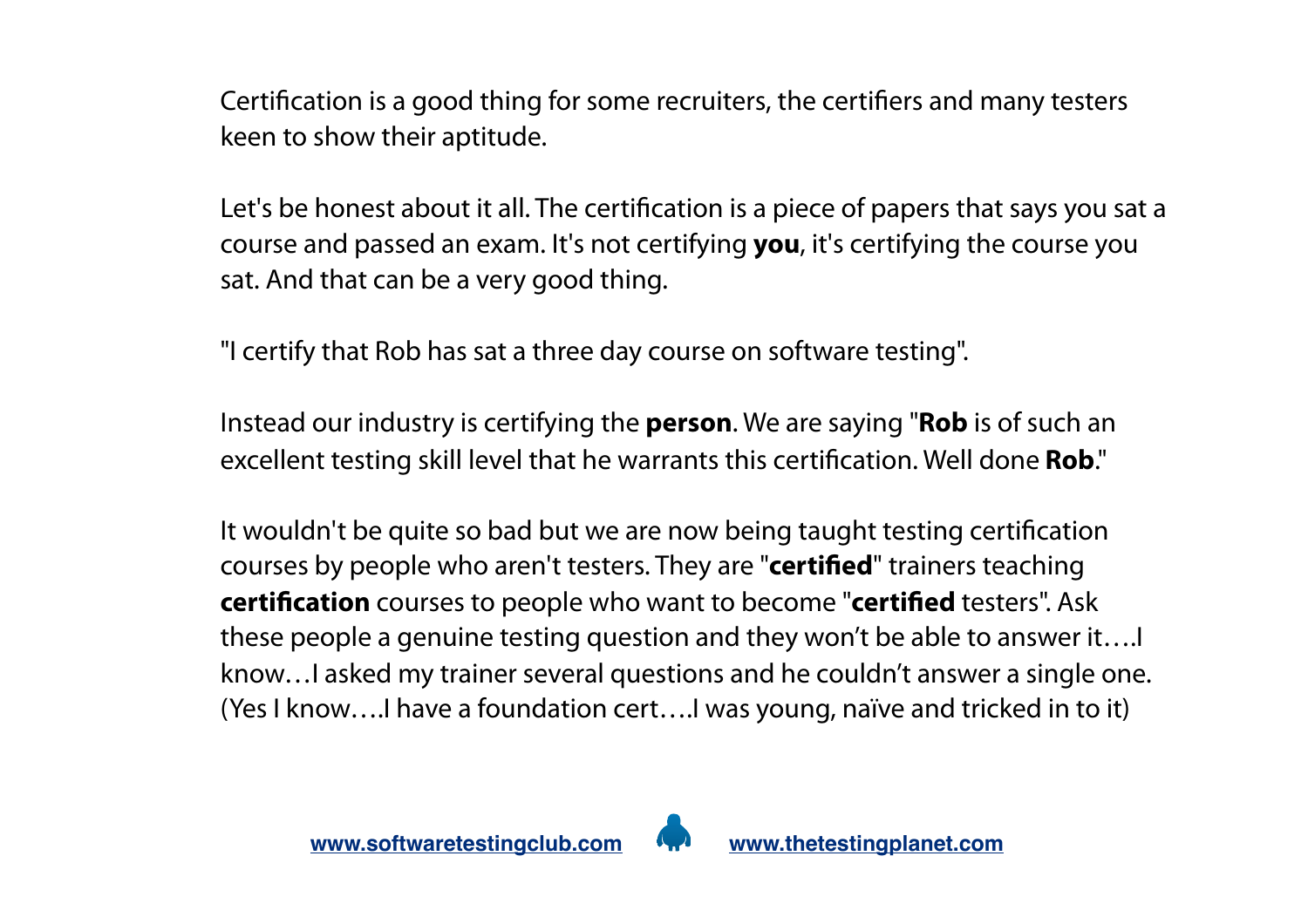They also make a select few people a lot of money whilst they dilute any positive effects the certifications may well have brought. And with new ones popping up all the time it's only a matter of time before certification inflation becomes a widespread disaster. At which point the job that needed a foundation now needs an intermediate and so on. It's at this point that even more companies jump on the certifications bandwagon to offer even more possible certifications. We end up spending over £1500 a year to keep ourselves on a level with our peers.

One thing that is clear is that certification simply isn't working at raising the bar. Visit some of the testing forums and some conferences to see some of the ridiculous questions being asked by people fully certified up.

Certifications bring each and every tester down to the same base level. They treat each and every tester as a "unit". A "unit" that can be tested, marked, understood, categorized, analysed and then awarded a certification.

But could it be that the content is good but the award mechanism and training process needs overhauling? What if the content was delivered through training from an experienced tester? Would that make them better? Would that be the introduction new testers need? What if we all agreed that the certification

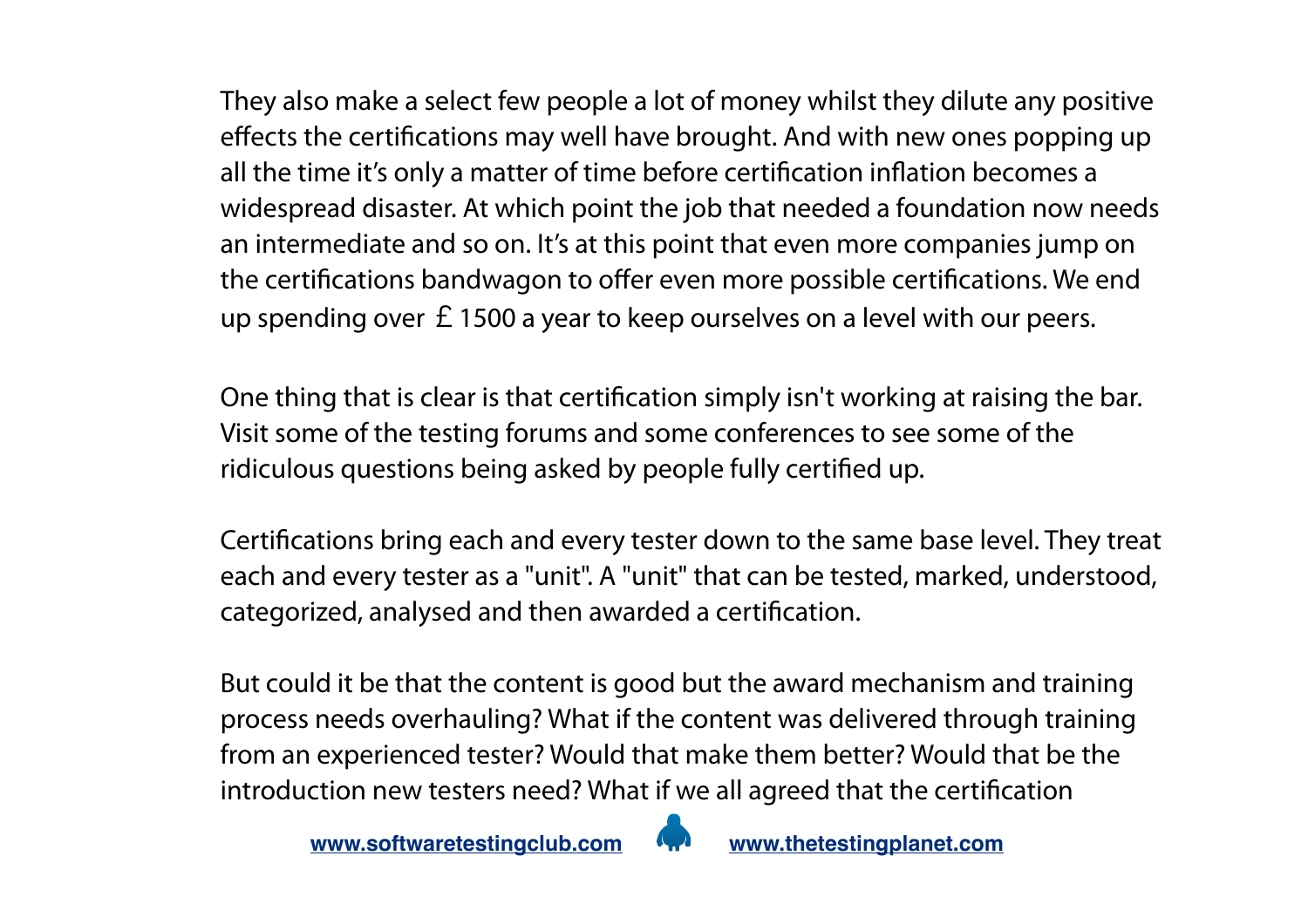certified the course and not the person? What if we simply changed the amount of emphasis we placed on them? What if we treated them as what they are, just a small part of a testers education?

Maybe that's too optimistic.

The certification industry is literally worth millions. Could it be that certifications are about money? Where does all the money go? Back in to the industry? Does it provide more free and open access training? Or is it pumped back to the community? I have no idea.

So certifications are certainly a way to make money. Which is fine, it's got a good business model. No-one can begrudge people for making money. But is the certification helping the testing community or is it ruining it? Is it making testers "better" at what they do or simply giving them some generic terminology and a piece of paper? Is that a bad thing? Is it spoiling testers with false education?

Certifications are certainly dividing the community intensely. A sensible debate cannot take place about certification and no matter how degrading many testers find them, there are countless others who love them.

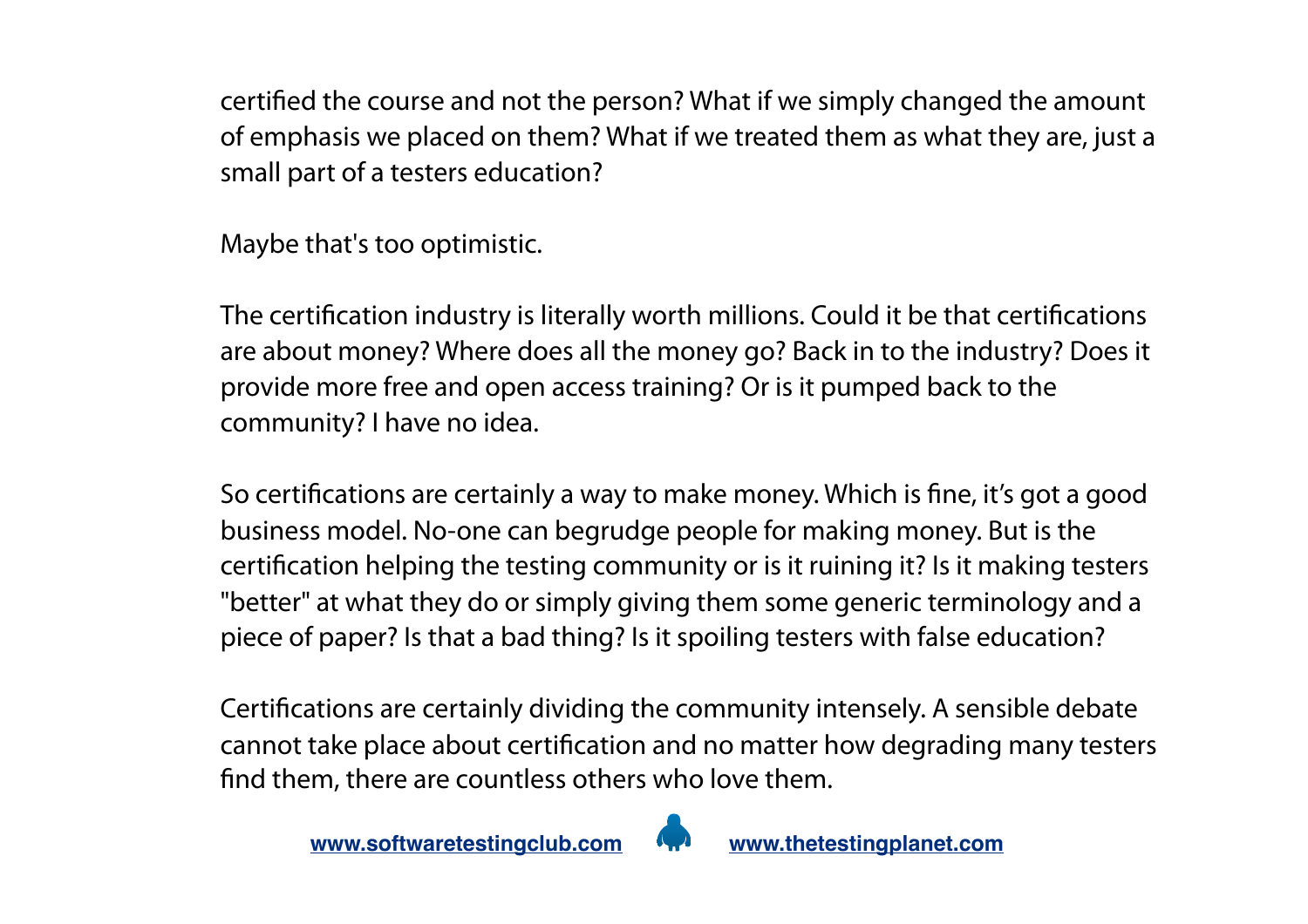The increase in the number of global certifications, and suppliers all keen to have a piece of the certification pie reflects a deeper problem within the testing community: utter confusion amongst many managers, testers and testing organisations over what actually constitutes good testing. Many people simply cannot state what is "good testing" and so turn to certification as a form of comfort blanket, as a way of proving to the software development industry that testers are valuable and professional. And could this actually be a good thing? I'm not so sure.

The global certification trolley dash represents a cultural shift towards quick wins, quick fixes and instant gratification at the expense of long term learning, studying and work experience. As societies and culture move in a vastly new direction, maybe being able to "buy" a qualification or certification is now the future. Maybe certification are part of this long term learning? Maybe Dinosaurs like me who appreciate experience and learning have no place in this instant results testing future? Time will tell.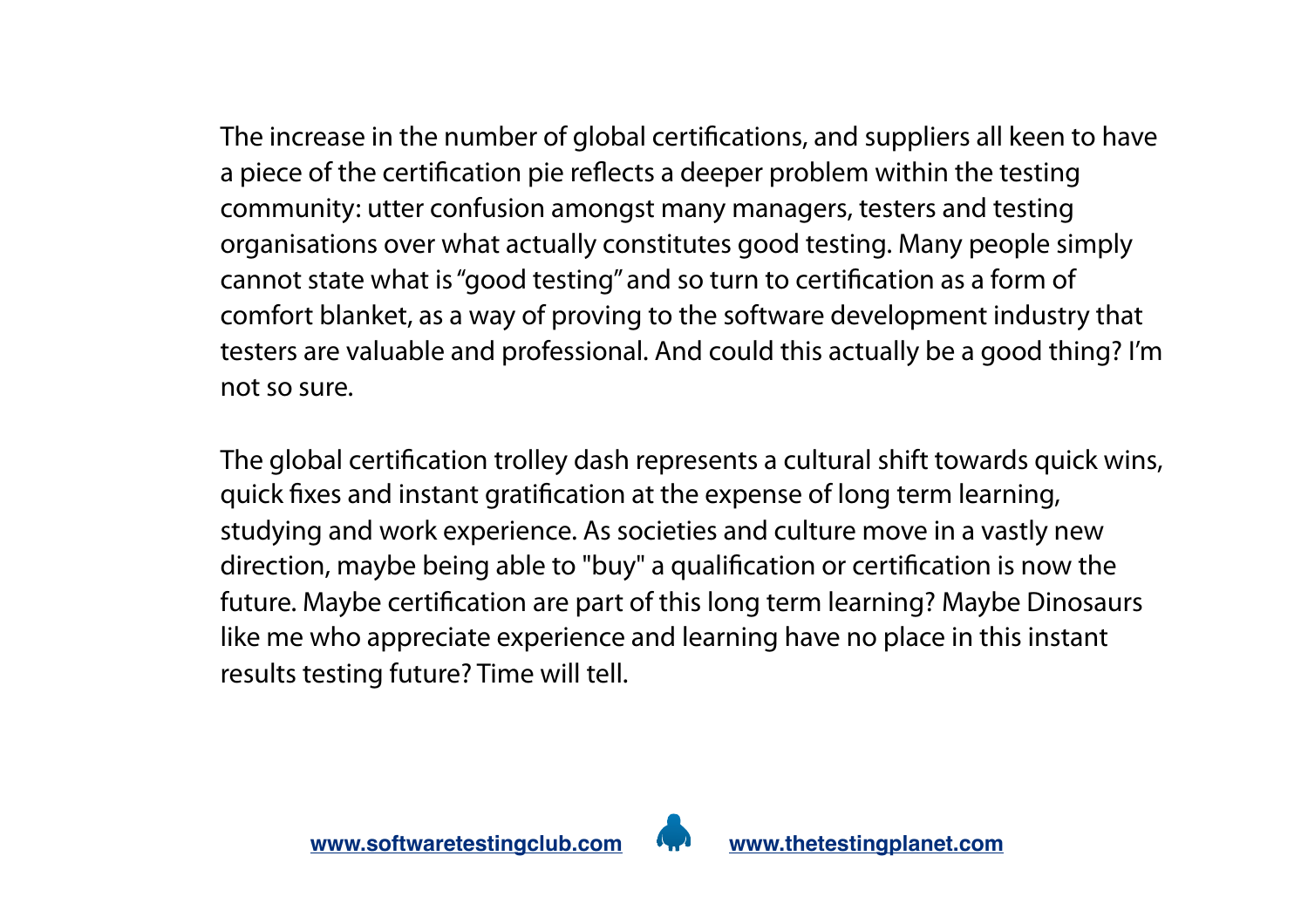### **Mega Complex Measurements of Doom**

I attended a conference a while ago where someone talked for a whole hour about a very well known framework for working out how mature your testing is within your organisation.

During the first ten minutes of the talk the crowd started getting fidgety. After about thirty minutes, three people walked out, two people were asleep, one of the sponsors had passed out and one person went crazy and charged out of the Fire Exit.

It's not that the theory isn't sound, although I have my doubts, it's just that there is no fun and sexy way of delivering content like this. There's only so many fun ways you can talk about measuring maturity (or whatever other complex model you want to talk about) without sounding a little bit dull.

In business value terms I'm still not convinced that recording all this data is of much use. I've always gone down the road of just getting things done. I'd prefer to crack on and try creating something than spend months prepping, measuring and then filling in forms and spreadsheets to work out whether we are mature or

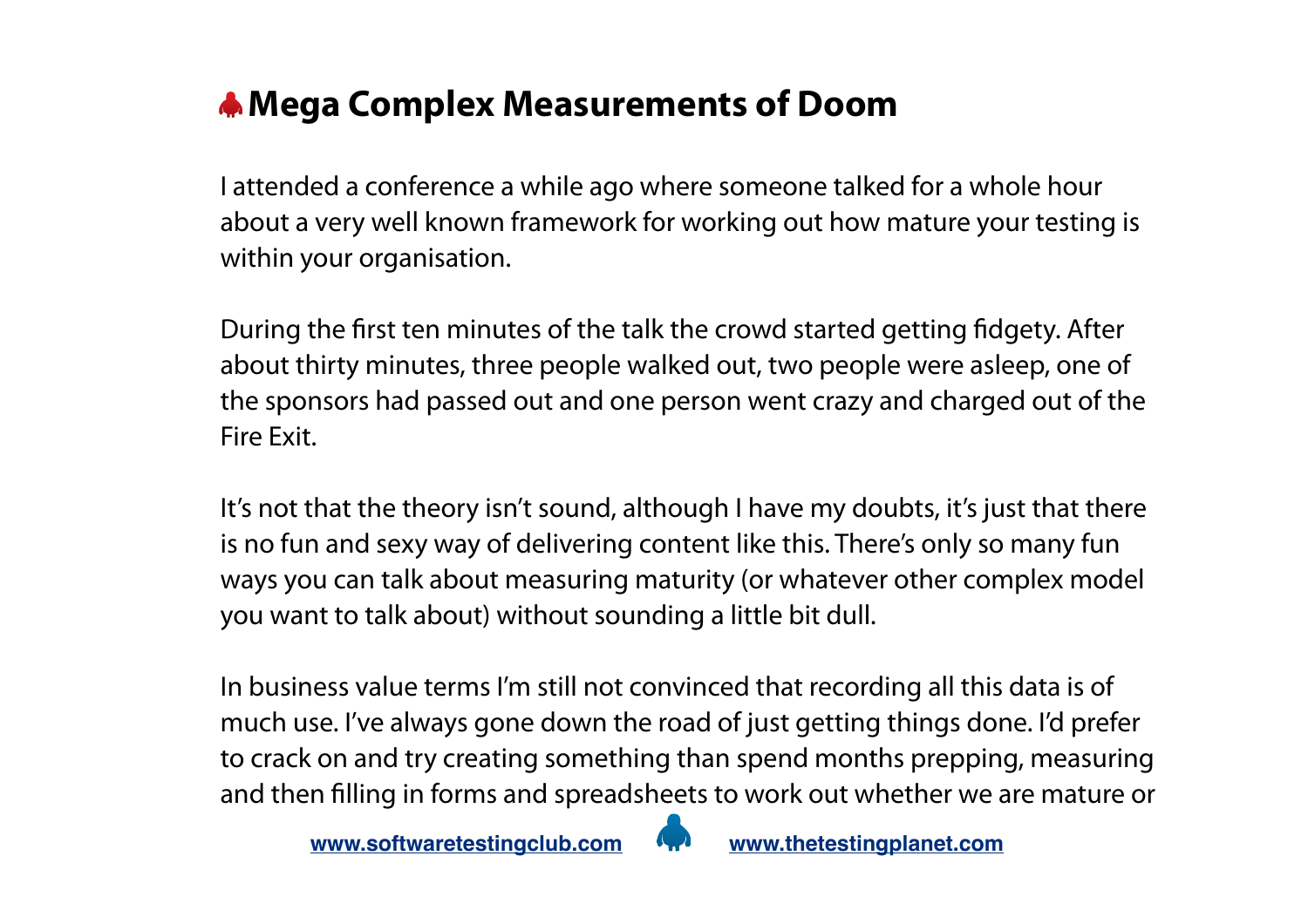not. In some ways I know very well that I am immature. It's in my nature. It's why I write books like these.

I once spent 6 months preparing a cost benefit analysis spreadsheet of 1,000,000 worksheets and over 7 trillion calculations regarding 4 requirements, but unfortunately I only left 1 day for testing so the project got cannned. And that's why Mega Complex Measurements of Doom are to blame for the state of testing. There's too much emphasis on numbers and not enough emphasis on satisfying the customer and just getting things done.

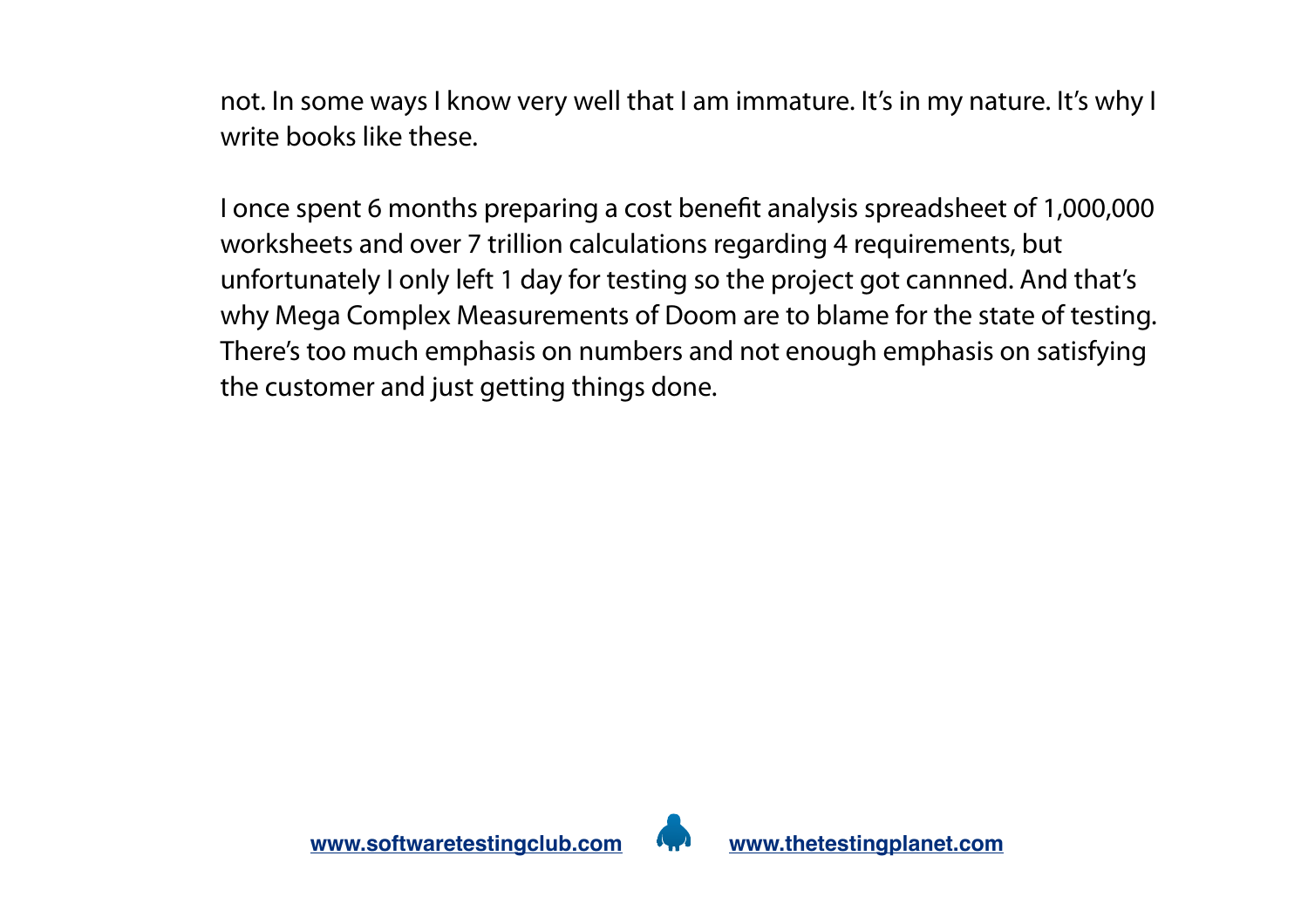

Testing Events are to blame for the state of the testing world. Testing Events attract the following types of people:

- People who don't like testing and don't want to be there, but they were forced by management or they got a free ticket.
- Consultants looking for the next role.
- Recruiters looking for their next clients.
- Vendors looking for someone to sell their wares to.
- Testers wanting to break free from the monotony of daily life and make a start in the world of public speaking.
- Testers looking for a day out of the office.

Every delegate (attendee) leaves experiencing mixed emotions. It's too hot, too cold, too boring, too cutting edge, to bland, too edgy, sound was too quiet, sound was too loud, bad slides, bad presenters, rubbish vendor stands, too many sales people, too many consultants, not enough consultants or maybe the venue was too smelly.

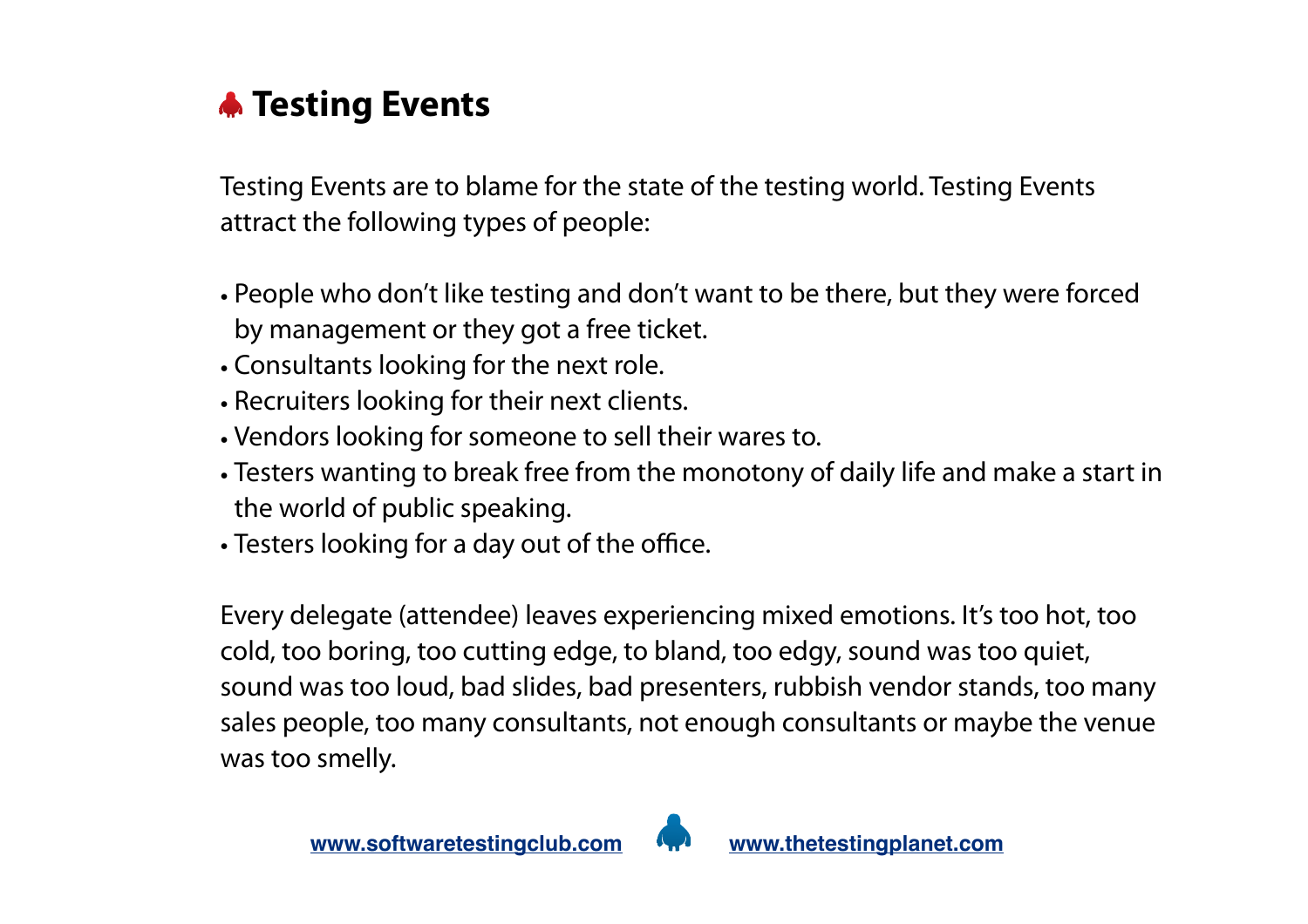Whatever the problem it's fair to say that many people derive great value from Testing Events too (myself included in this) whereas some people just find them pointless. It's fair to say though that almost every conference on testing presents the testing world with even more problems, as new ideas and concepts are shared, aired, discussed or seeded.

If you agree with what's been talked about it's a waste of time you being there. If you disagree you come away feeling that the speaker is a buffoon and the organiser should get someone more relevant.

At the lunch break you snaffle all the free food, collect all the free mints from the vendors and then drink copious amounts of coffee. In the evening you drink all the free alcohol, dance like a nutter and then barf on one of the keynote speakers.

You think back to the event with fond memories, then you remember that the sound was too loud, the visuals were so fast you felt queasy and the crowd was hating every minute of it. You vow never to attend another testing conference, as you book yourself on the next one. They are ruining our industry… or are they becoming the best way to spread the word of knowledge?

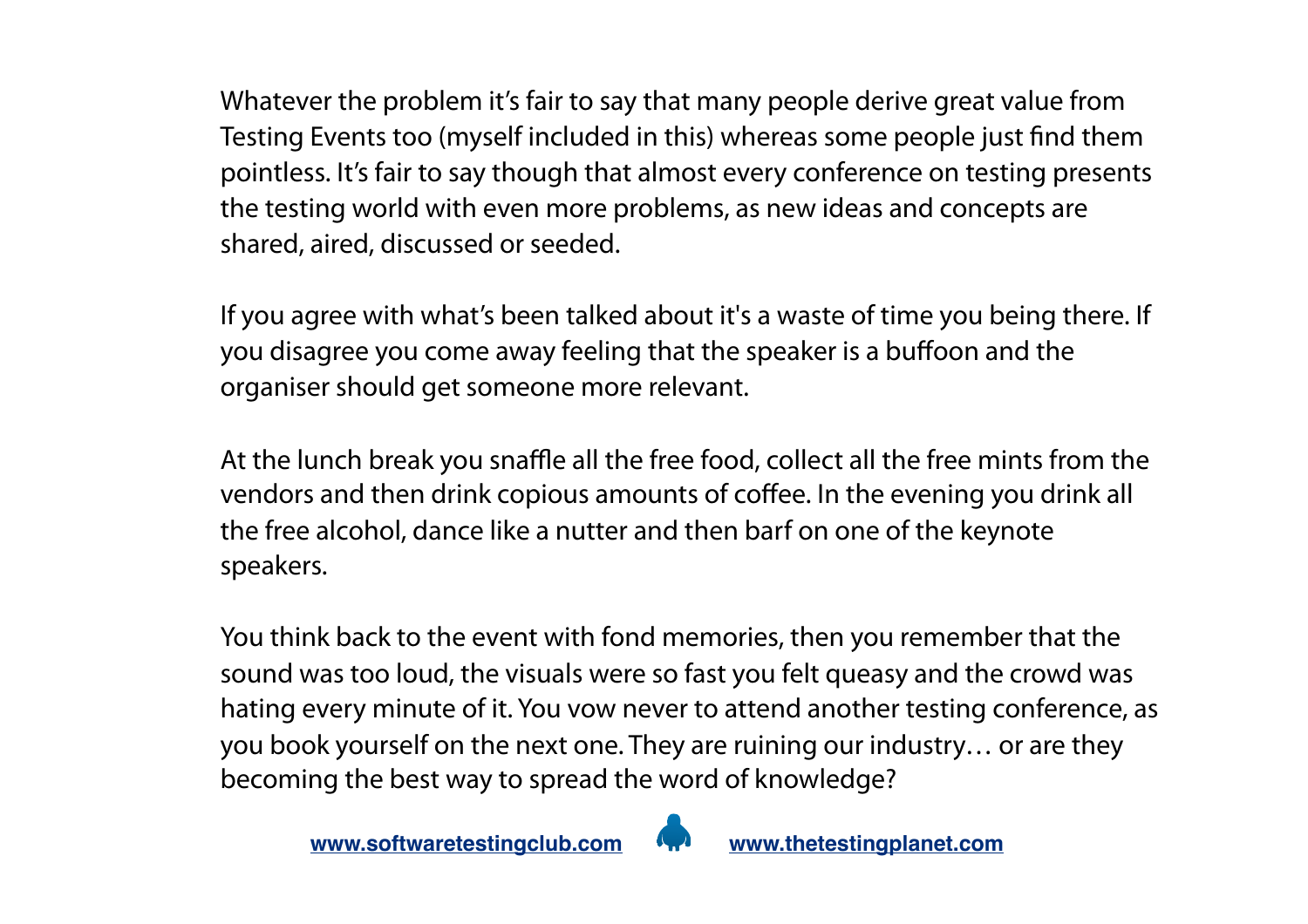### **Job Hunting**

**Day 1** - Decision made to apply for a new job. Promotions are few and far between and opportunities are scarce in my current company. Now is the time to make the change.

**Day 2** - Scouring the internet job boards I begin to wonder whether I am still qualified to work as a software tester. I don't have enough certifications.

**Day 3** - I receive 9 billion email feeds for jobs, most of which are located 4 hours drive away and involve a pair of rubber gloves, some spanners and a car ramp.

**Day 4** - I fine tune my CV which ultimately results in me rewriting large chunks of it, worrying about whether I used the right tense and depressing thoughts of all of the years I've wasted in jobs I hate.

**Day 5** - I sift through the mass of emails and spot a gem of a role. Just down the road, good salary and working for a well known company. Result. I eagerly prepare a cover letter, fine tune the CV further and run a spell check. I realise I

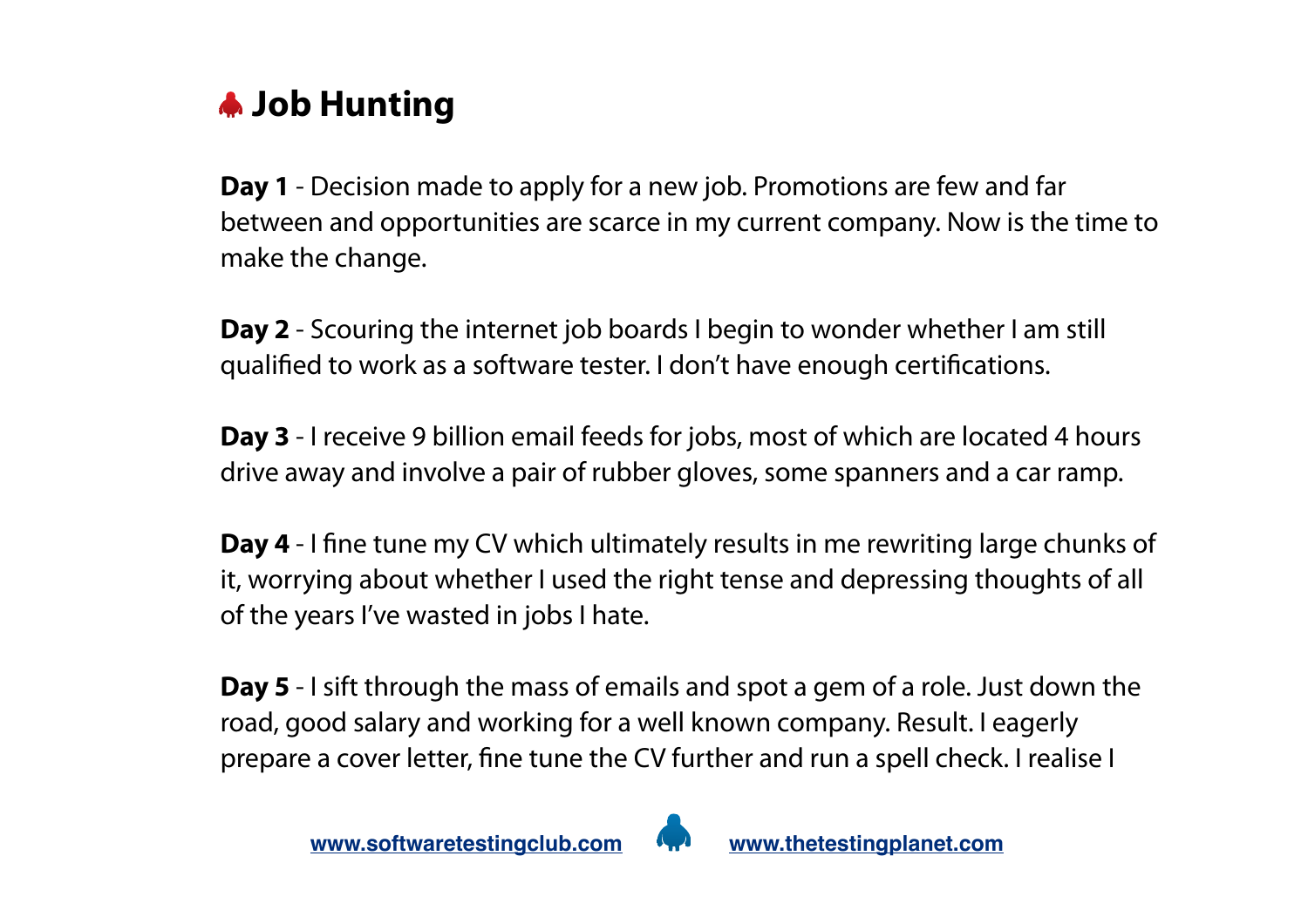have no testing certification but am confident my 10 years of experience will counter this. After applying for the role I sit back and await a call.

**Day 6** – No call

**Day 7** – No call

**Day 8** - I receive an automated response from the consultant thanking me for my application and informing me that Leonard will be in touch very soon.

**Day 9** - No call

**Day 10** - Still no call

**Day 11** - I phone Leonard who appears to be on holiday but Sarah is now taking over and she promises she will get back to me very soon.

**Day 12** - No call

**Day 13** – No call

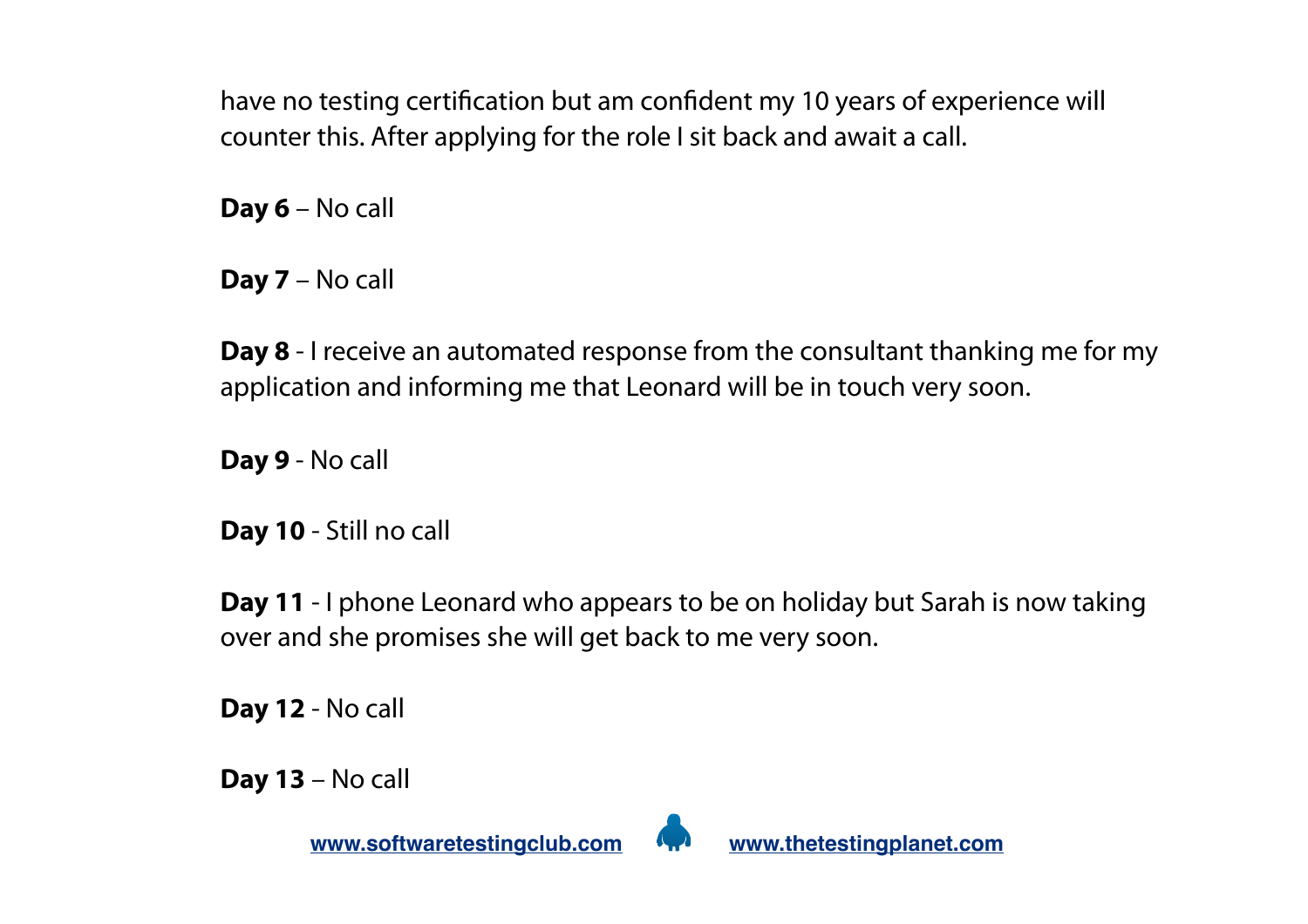**Day 14** – No call

**Day 15** - I venture through the email job feeds yet again.

**Day 16** - I receive an email from Ted who has taken over from Sarah who is off ill. Ted informs me that I have no certifications and hence am not eligible for the role. I explode with rage and phone Ted. Ted is out at lunch so I speak to Darren, who promises that either Ted, Sarah or Leonard will get back to me.

**Day 17** - No call

**Day 18** - I apply for a second role. Again, this one requires certification but I'm yet again sure that experience will count for more.

**Day 19** - Dave calls me about the first role; apparently Ted has quit. Dave informs me that certification is the single biggest advancement in the testing world as it allows recruiters to sift through the applications for suitable candidates. As Dave can now immediately discard applications, he is confident this adds better value for their clients.

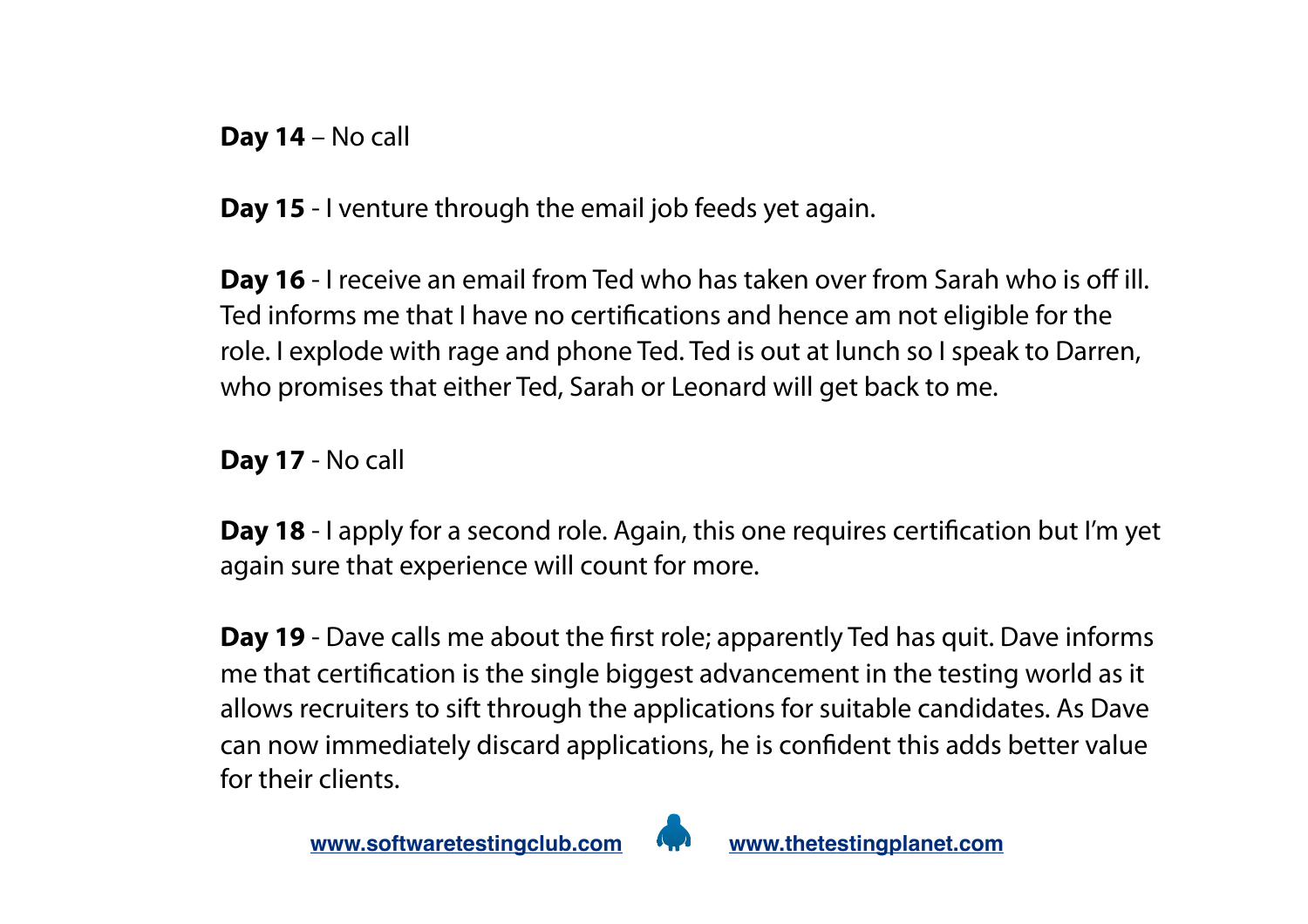I ask Dave how many applications he received for the role. He informs me that there were 6. I ask why they needed to discard based on certifications when there are only 6. Dave gets riled. I asked Dave why he phoned me back.

If their policy of binning "no certification candidates" means I wouldn't be put forward for the job anyway, then why call? Dave takes offence at my incessant questions and hangs up. I phone back but it turns out Dave has gone to lunch and only Bill can help me, but his specialty is project management and unless I hold a scrum master certification he really cannot help me.

**Day 20** – No call

**Day 21** – No call

**Day 22** - I receive a phone call from Ted which initially baffles me but it turns out he has moved companies and is now dealing with my second application. He informs me that certifications are the biggest advancement in the testing world and without it; I'm not going to get a job.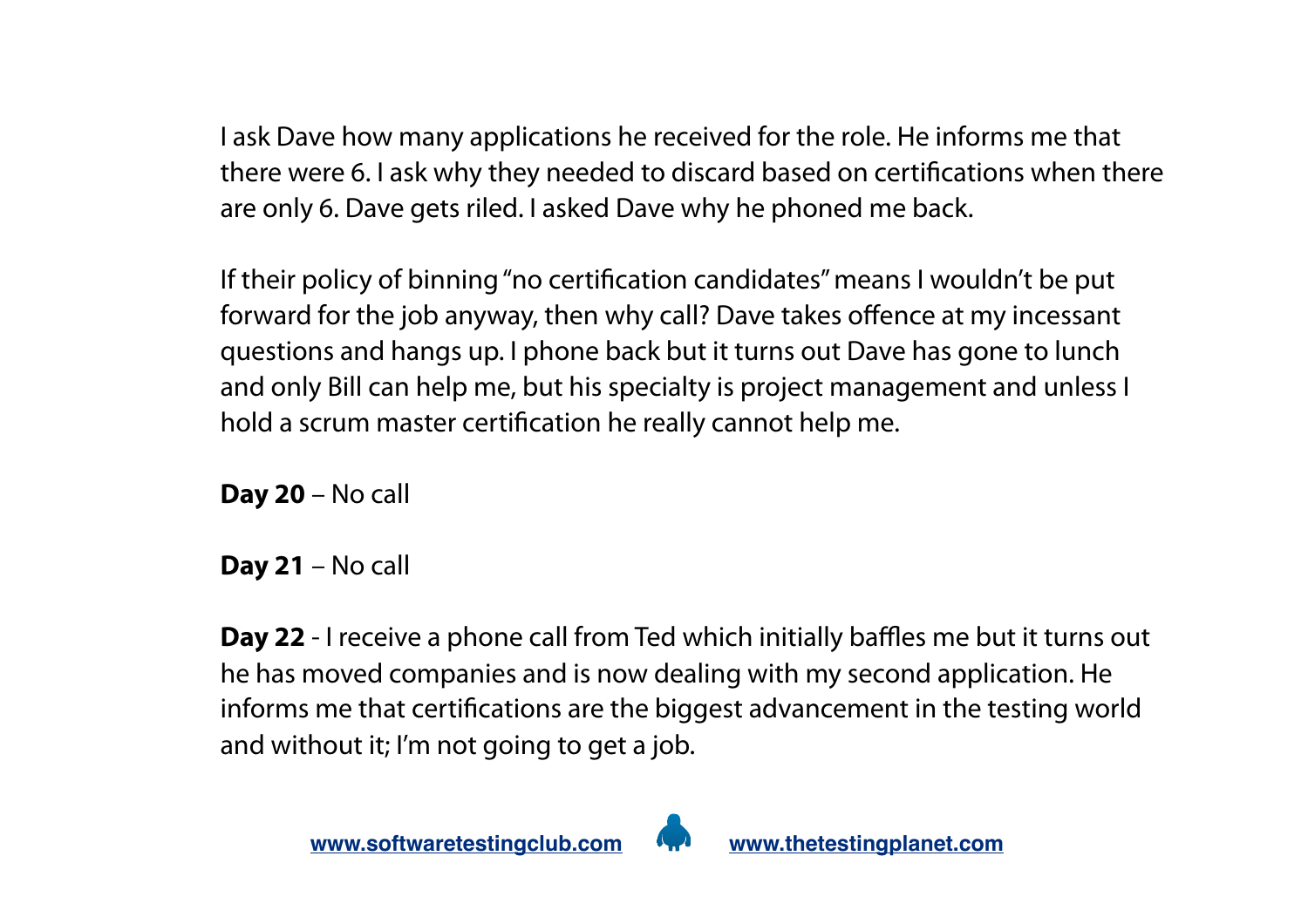**Day 23** - I book myself on the certification training course. I pay my fee and sit the course.

**Day 24** – I sit the exam.

**Day 25** - I sleep all day. I feel a strange sense of violation.

**Day 26** - I sit in and drink heavily hoping to blot out the horror of applying for jobs. My wife berates me, my children mock me and I wonder why I bothered changing jobs in the first place.

**Day 27** – I sleep all day.

**Day 28** - I find out I have passed the certification exam. I feel numb.

**Day 29** - I phone Sarah back and explain I now have the certification. She is not there but Sheila informs me that the interview is taking place tomorrow. I panic.

**Day 30** - I phone in sick to work and head down the road to my interview. I turn up and am promptly told that it is an assessment day and I will be judged against

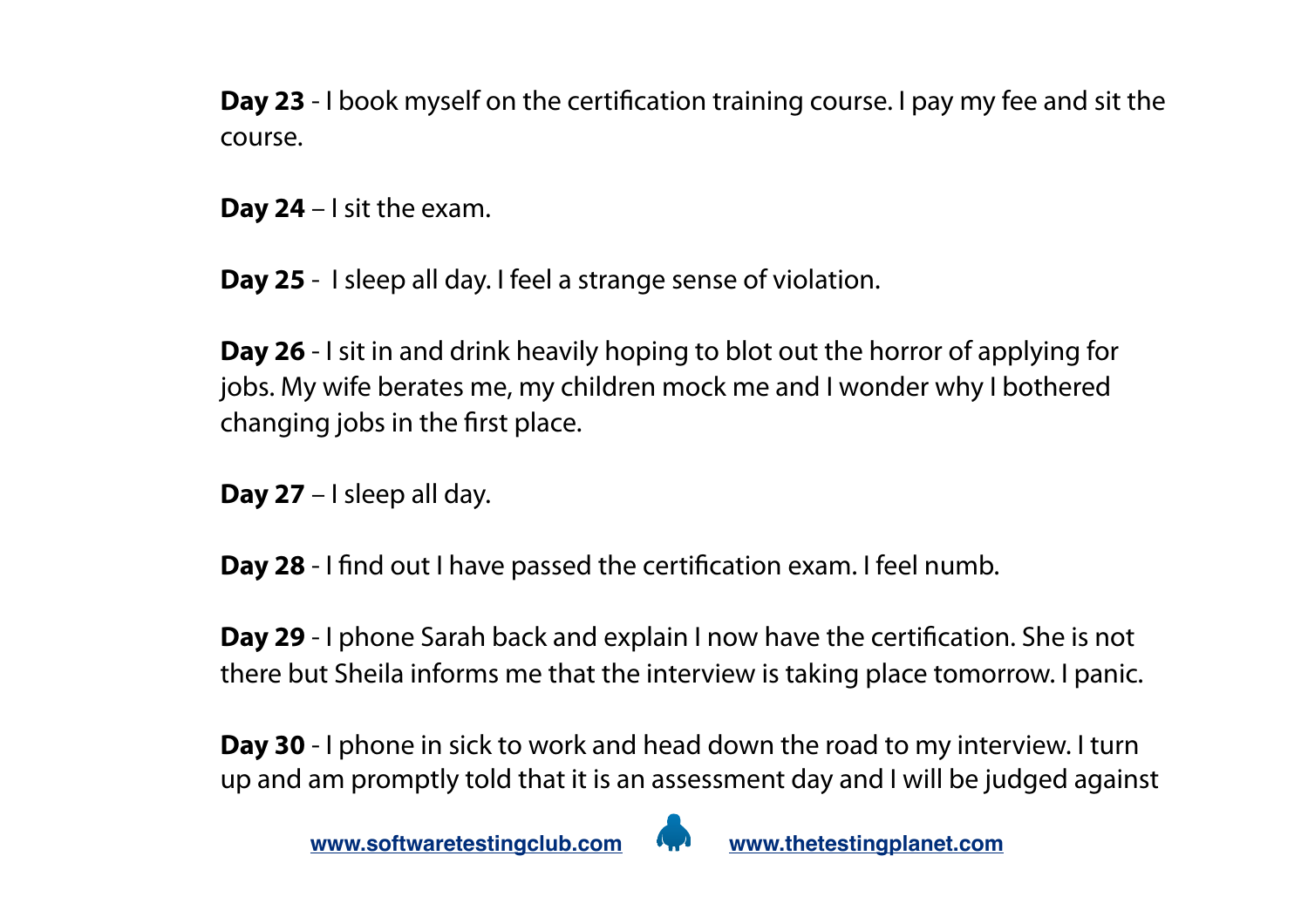the other candidates for all aspects of testing such as number of buzz words I know and how many test scripts I reckon I can run through in a day. It feels more like a Testing Top Trumps than a job interview.

In a mad panic I scan the room and notice that all of my competitors are younger than me and exude confidence in their knowledge of buzzwords. One of them even has the cheek to wear a "Will Twitter for food" t-shirt. What no suit?

The assessment day starts badly.

I have to stand and introduce myself to the 5 other candidates. I try a light joke about certification being like taxes but it does not go down well. In a mixture of excitement and nerves I spill my water down my trousers and now it looks like I have wet myself.

It only takes a minute before my trousers start to itch. I don't feel comfortable asking for more water as the other testers are now staring and holding back giggles. I feel like an easy target and am racking my brain to think of cool buzzwords to drop in to the icy atmosphere.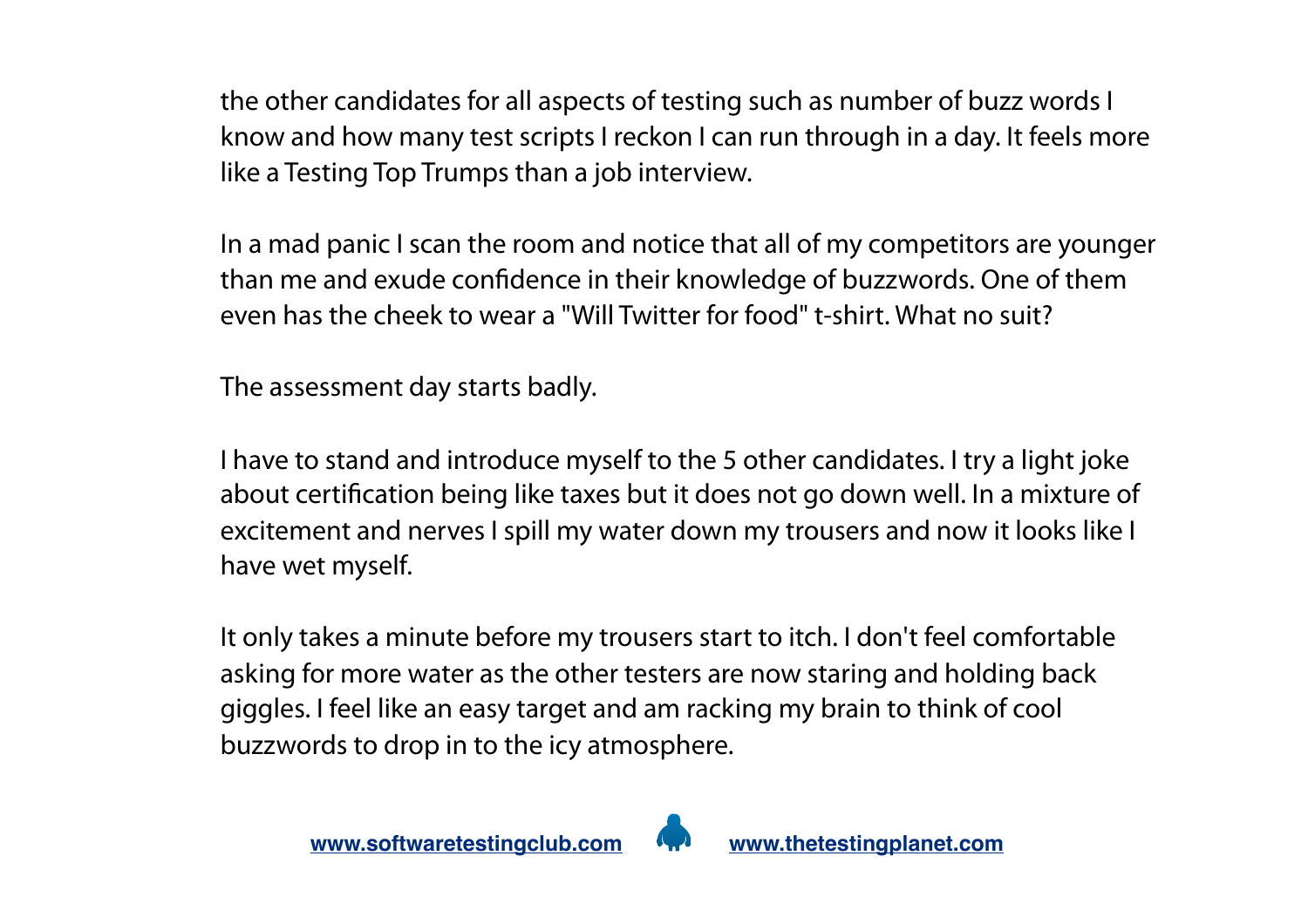Next up is the triangle test. I fail as I ask too many questions.

My trousers are now really starting to itch as the assessment day enters the buzzword and Testing Bingo round. "Facebook". "Agile". "TDD". "BDD". "Thinking outside the box". "Lateral diversion". "Twitter". "Lean". "Kanban". "Blue Sky Thinking" I sink in to a depressive state as I contemplate the future of testing.

The other candidates seem happy to randomly shout out buzzwords, tick boxes, provide metrics and certify themselves to the hilt. I don't. I sit quietly festering with rage at the conformity I see before me. In a moment of red mist I stand up and move swiftly for the exit

**Day 31** - I realise I am very happy where I am currently working.

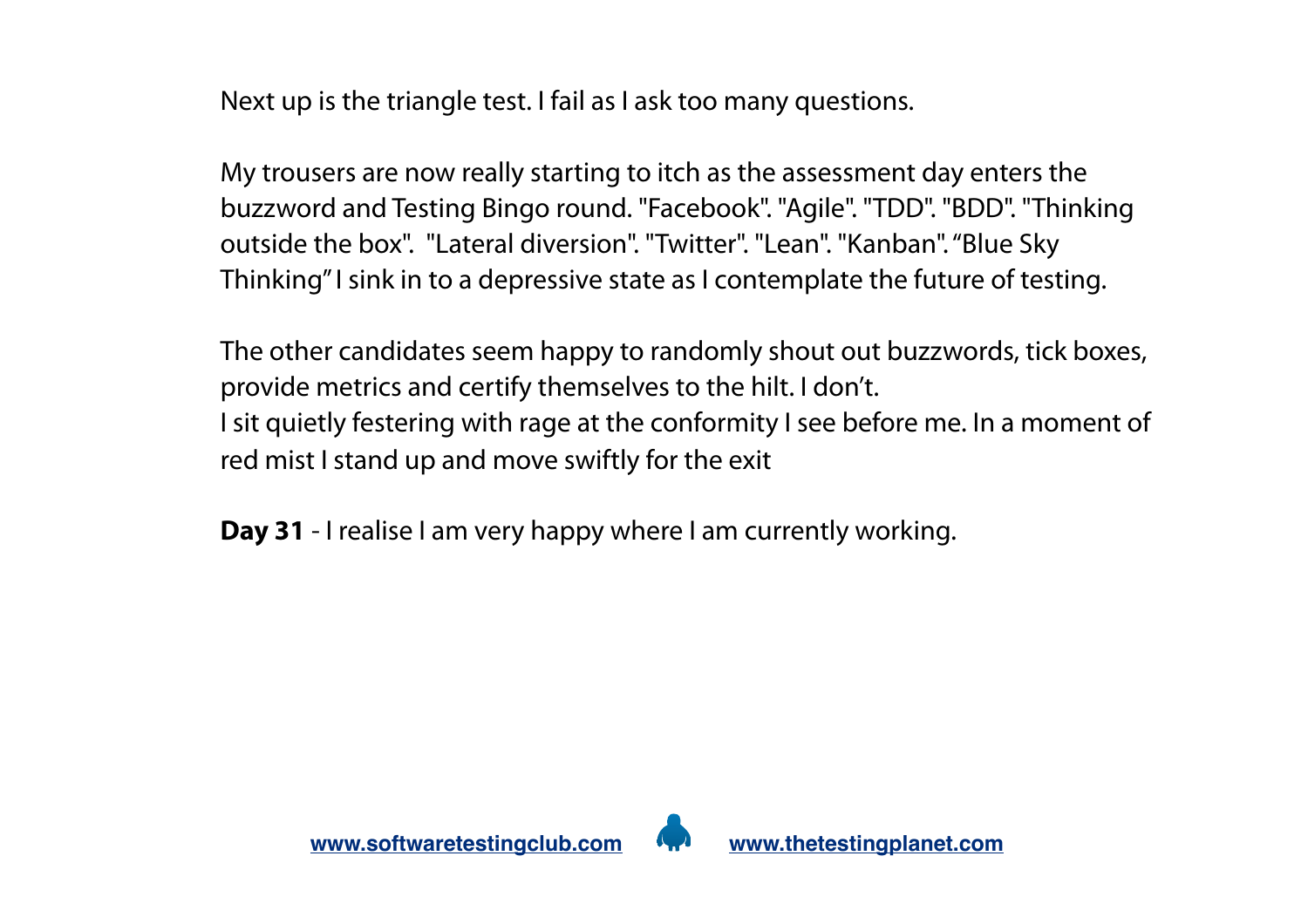

The Sunset Review. Oh the joys. That ridiculous meeting that happens at the end of the tedious project with the same tedious people.

These meetings are organized with the best intentions. The problem is very few projects run smoothly and in Sunset Reviews tempers are running high. A blame culture ensues and after about 10 minutes the air is so thick you could cut it with a knife.

After a couple of lose comments and finger pointing a fight breaks out which leaves you dazed and confused. In a scene that wouldn't be out of place in Fight Club you wander around the edge of the room absorbing the scene and making notes ready for the police questioning.

Not knowing whether to join in, run away or call the police, you do the next logical thing and grab your camera to take some photos. These will make excellent additions to your blog posts. The one with the Project Managers in a headlock whilst being wedgied by the Tech Lead will be priceless. You could even get a whole presentation out of this. Pure Gold.

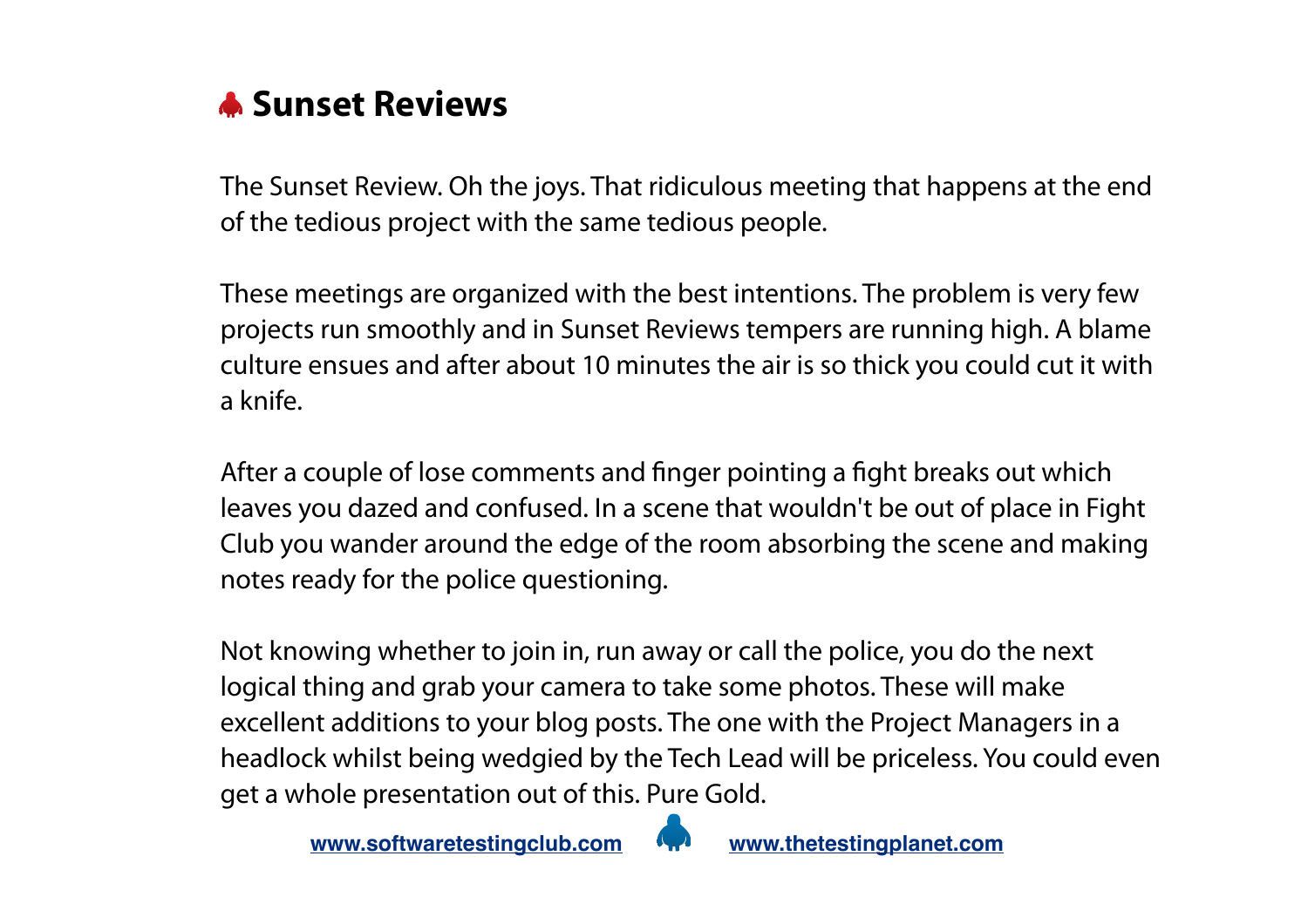Then you get slapped in the face by the Project Manager so you return a volley of cat slaps only to be slapped around the back of the head by the documentation team lead. Pretty soon everyone is punching the Deployment Manager and shouting abusive comments about various members of his family.

It all climaxes with an elbow drop by the Dev Manager on to the Test Lead's head.

After much huffing and puffing everyone is exhausted and decides to sit and relax whilst waiting for the riot police to turn up. Some bright spark suggests we take down some notes ready for the next major release. Overall though, this has been one of the most successful Sunset Reviews the company's ever held.

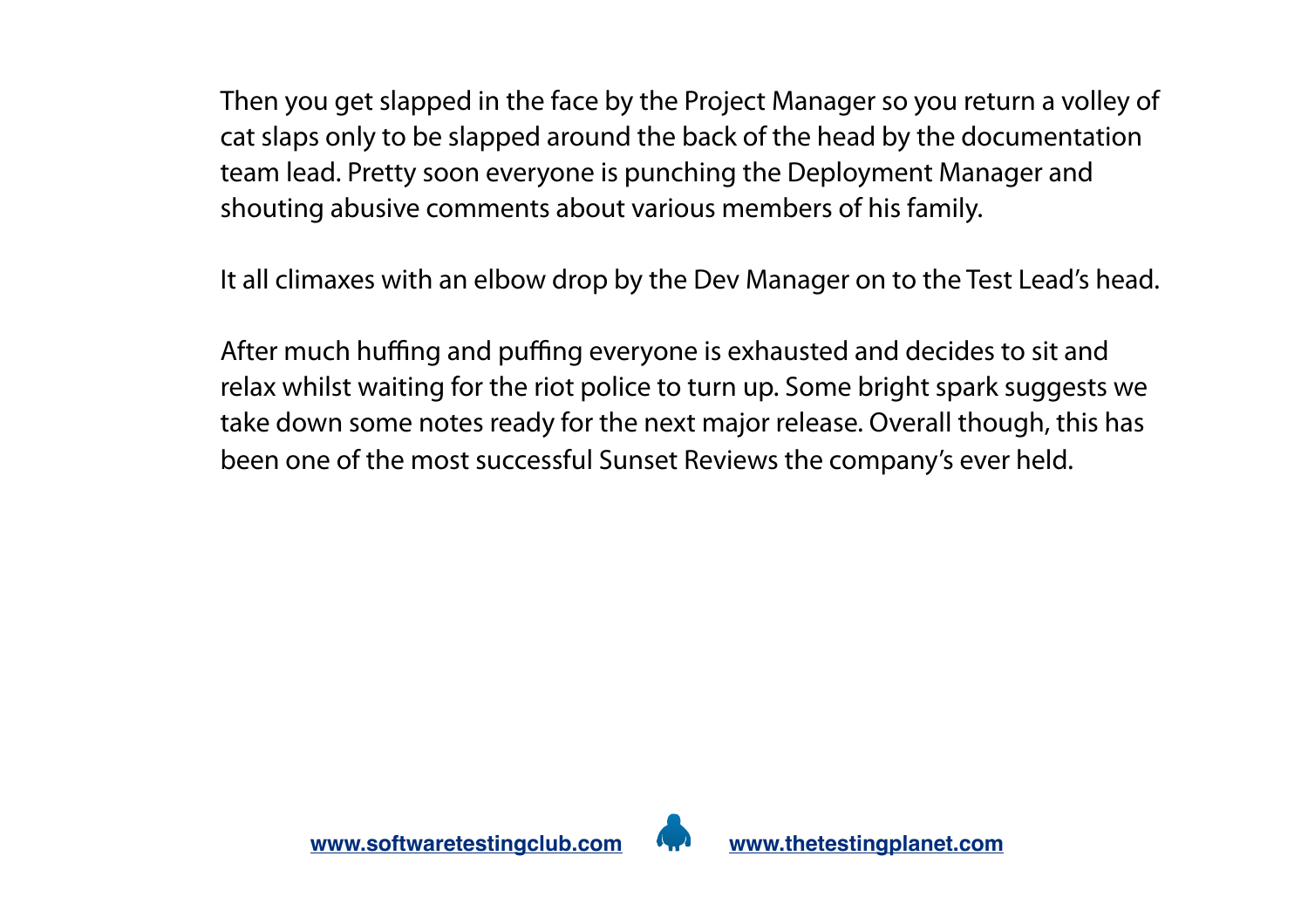

Meetings are exactly why testing is in the state it is in today. Time being wasted in meetings is on the increase and the negativity that accompanies most meetings is enough to drag you down for the rest of the day.

10:00

You pitch up for the 10am meeting eager to discuss project details with the rest of the team only to find that the previous meeting is over running.

10:02

After standing around making over enthusiastic "watch checking" gestures you decide to wander around to the kitchen to make a coffee.

10:05

You return with your coffee. The meeting room is still busy. No other attendees have turned up for your meeting.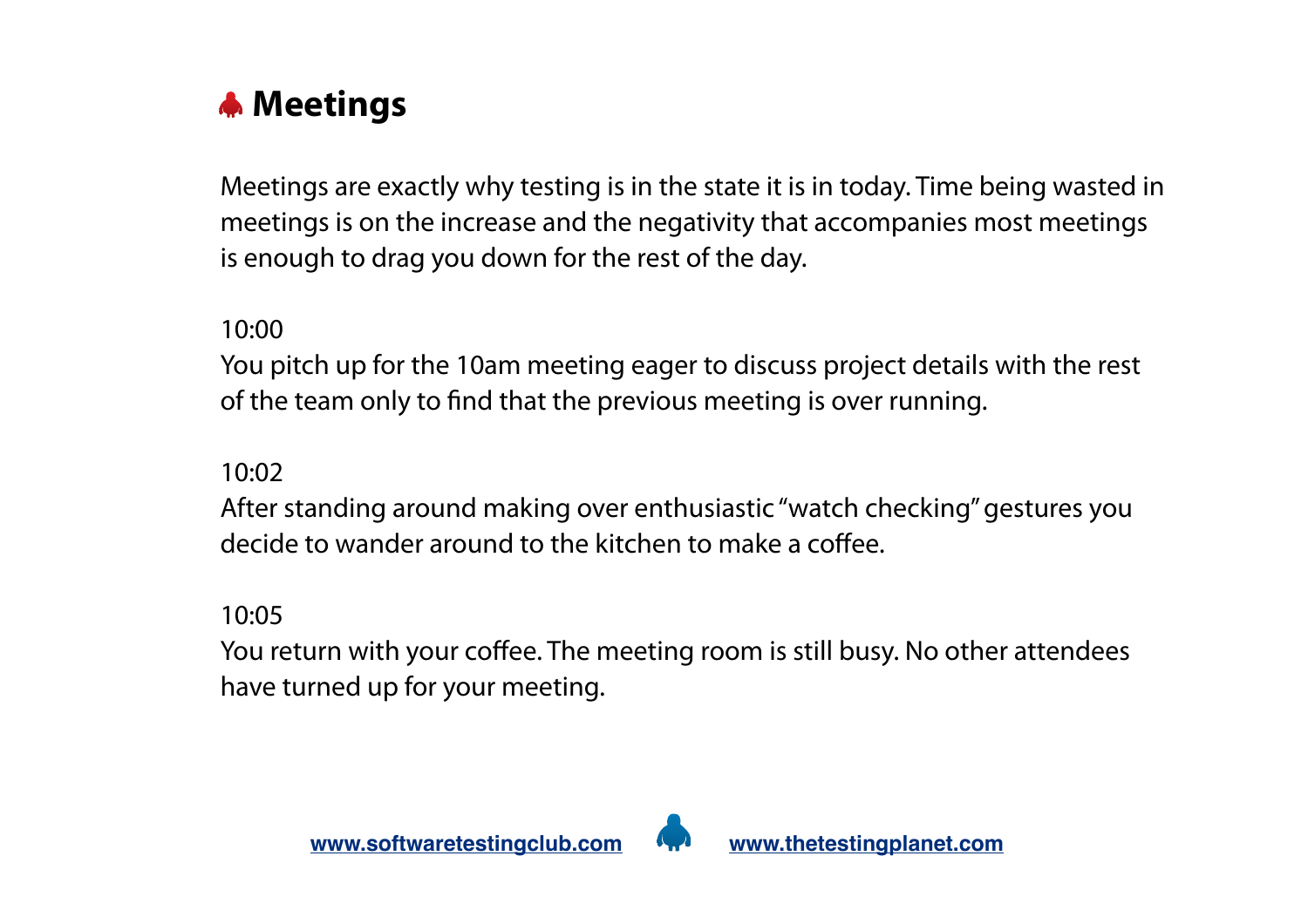The Project Manager from the over running meeting holds up a finger to indicate he will be no longer than one minute. You resist waving a different finger back.

#### 10:10

The previous meeting finally finishes. Attendees leave the room scowling at you for making them end their meeting before any decisions were made.

#### 10:15

Still no one has turned up. On a positive note though you've bagged the best seat at the back where you can "people watch" through the window.

#### 10:17

With no one turning up you decide to go and make another coffee.

#### 10:18

Whilst making a coffee you suddenly become overwhelmed with a streak of mischievousness and decide to unscrew the lids on all the sugar shakers and balance them on the top. So it looks like the lid is still on.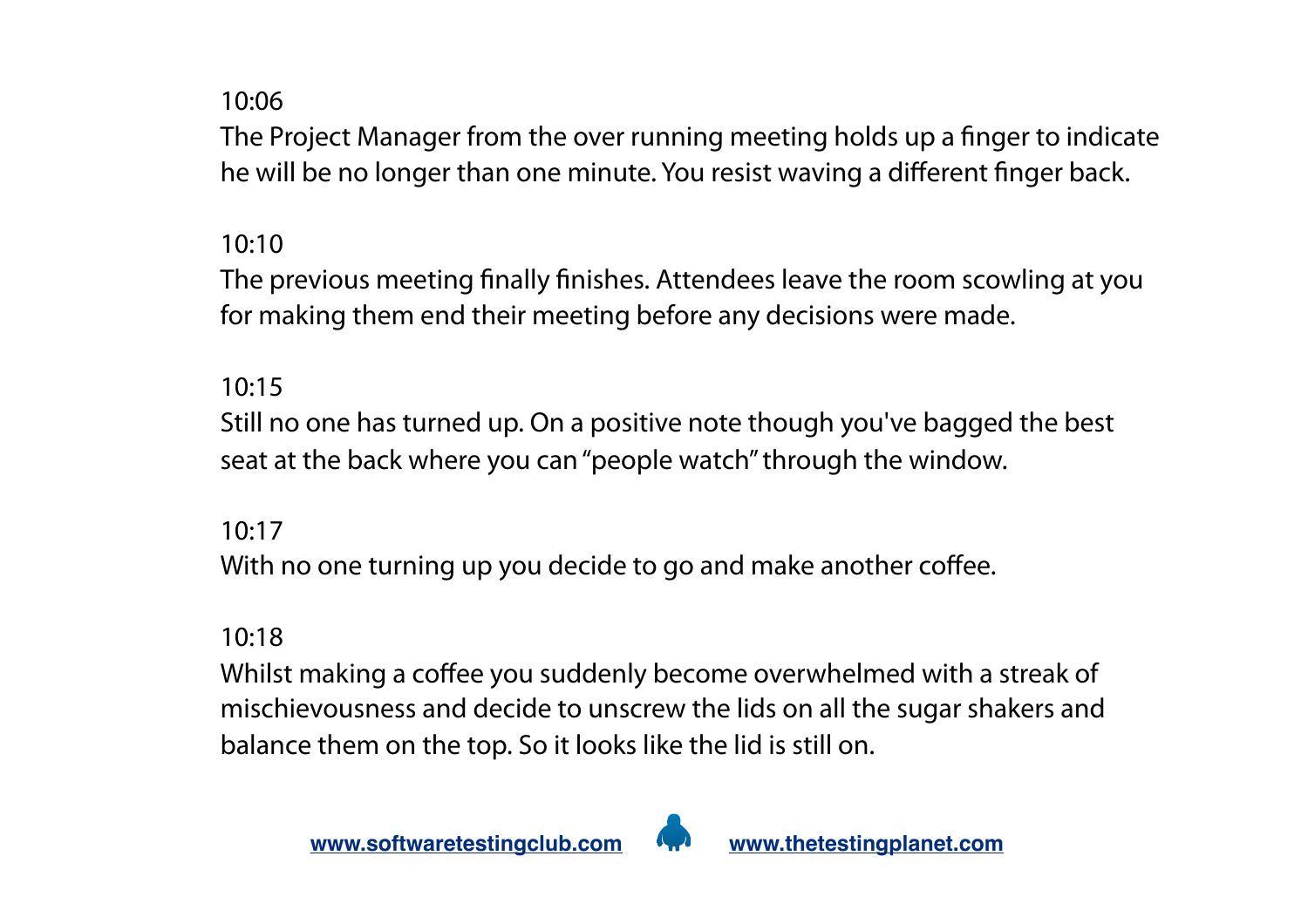You return to the meeting room to find all attendees in their waiting for you. You are gobsmacked but make your apologies. You now only have the choice of one chair.

The one next to the projector at the front.

10:21

The Business Analyst (BA) decides to make a phone call and leaves the room.

10:23

The BA now returns but the Project Manager (PM) decides she now wants to make a call so leaves the room.

10:24

The Project meeting finally kicks off. First agenda point is raised. How to eliminate waste in the project.

10:24:20

You bite your lip and keep your late meeting comments to yourself.

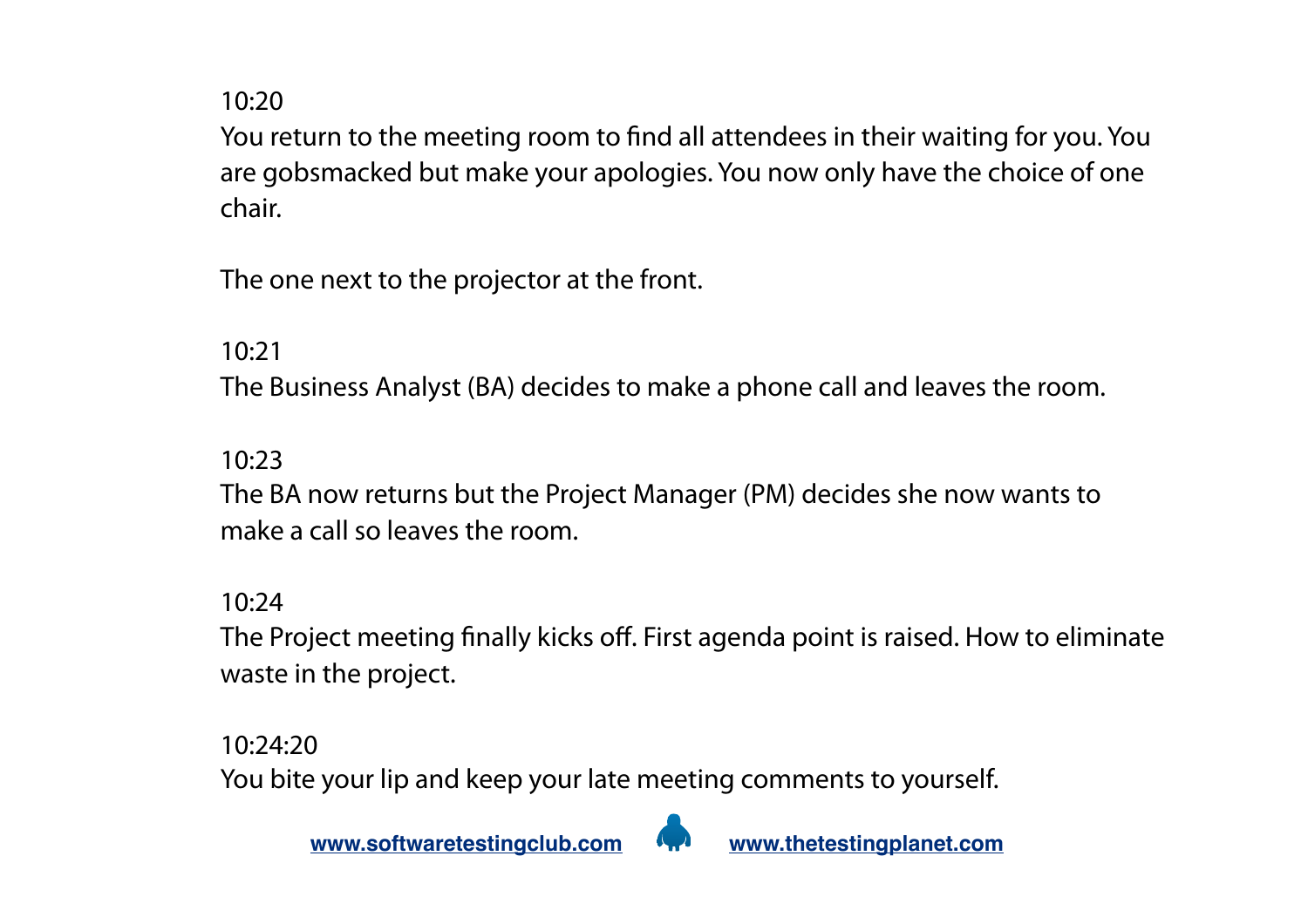You start to have heart palpitations from all the caffeine. Your foot starts to tap sporadically. You have an urge to throw rolled up balls of paper at the tech lead.

10:27 Apparently the defect count is down.

10:28 Smiles all round

10:28:30 The low defect count is because the build is broken and no-one is testing. General feeling of disappointment.

10:36

After more pointless defect stats the urge to throw paper is becoming increasingly strong. You now need the toilet. Badly.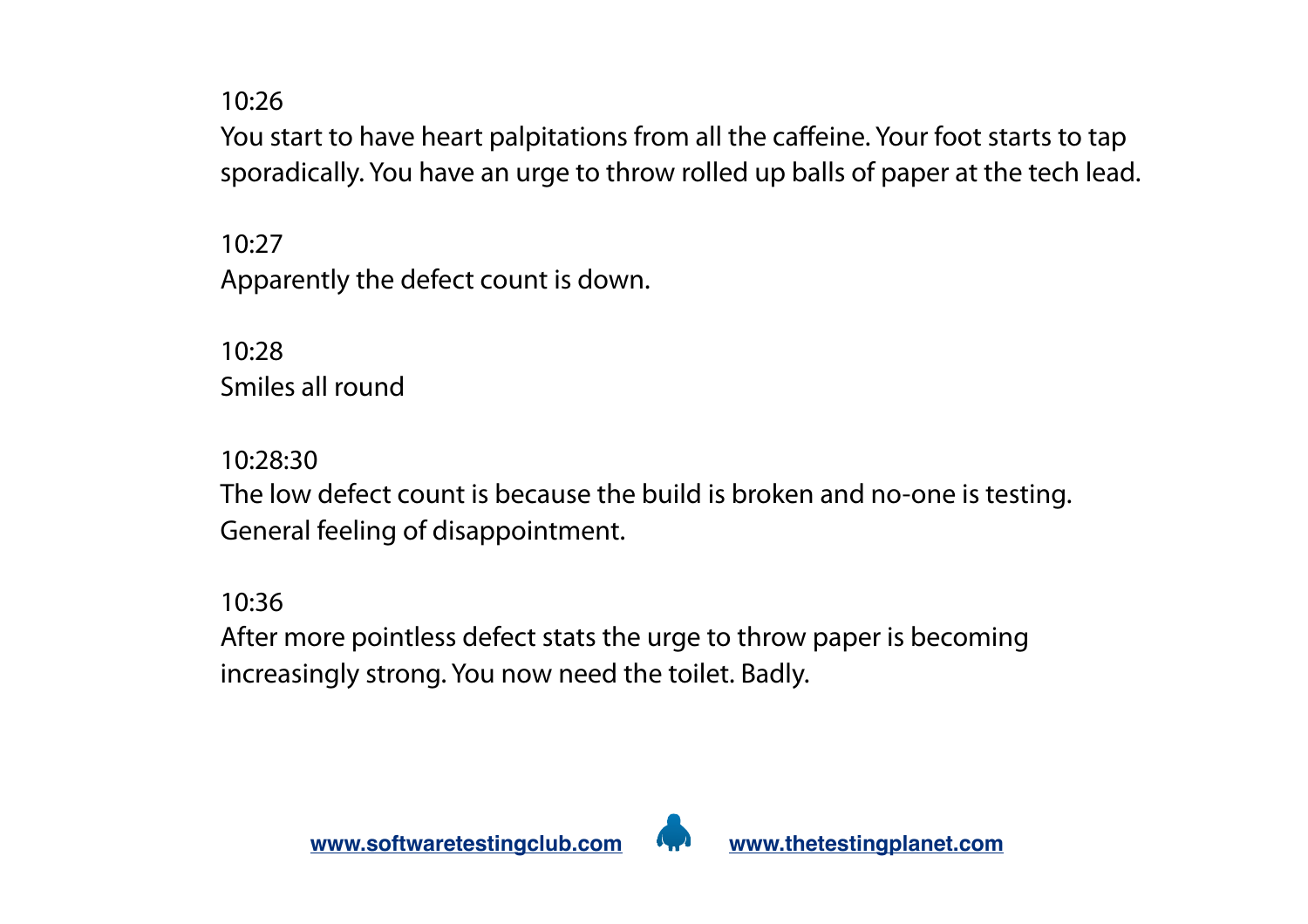The PM announces, after checking corporate emails on his Blackberry, that the MD has just had a sugar shaker full of sugar dumped in his coffee and demands that the child responsible for this behavior steps forward.

10:45:20 You face turns grey. You feel faint.

10:46 You start humming.

10:46:20 You are asked to stop humming. And to sit still.

10:48 Discussion moves to how we solve the quality problem.

#### 10:49

Blame session erupts and heated exchanges are made.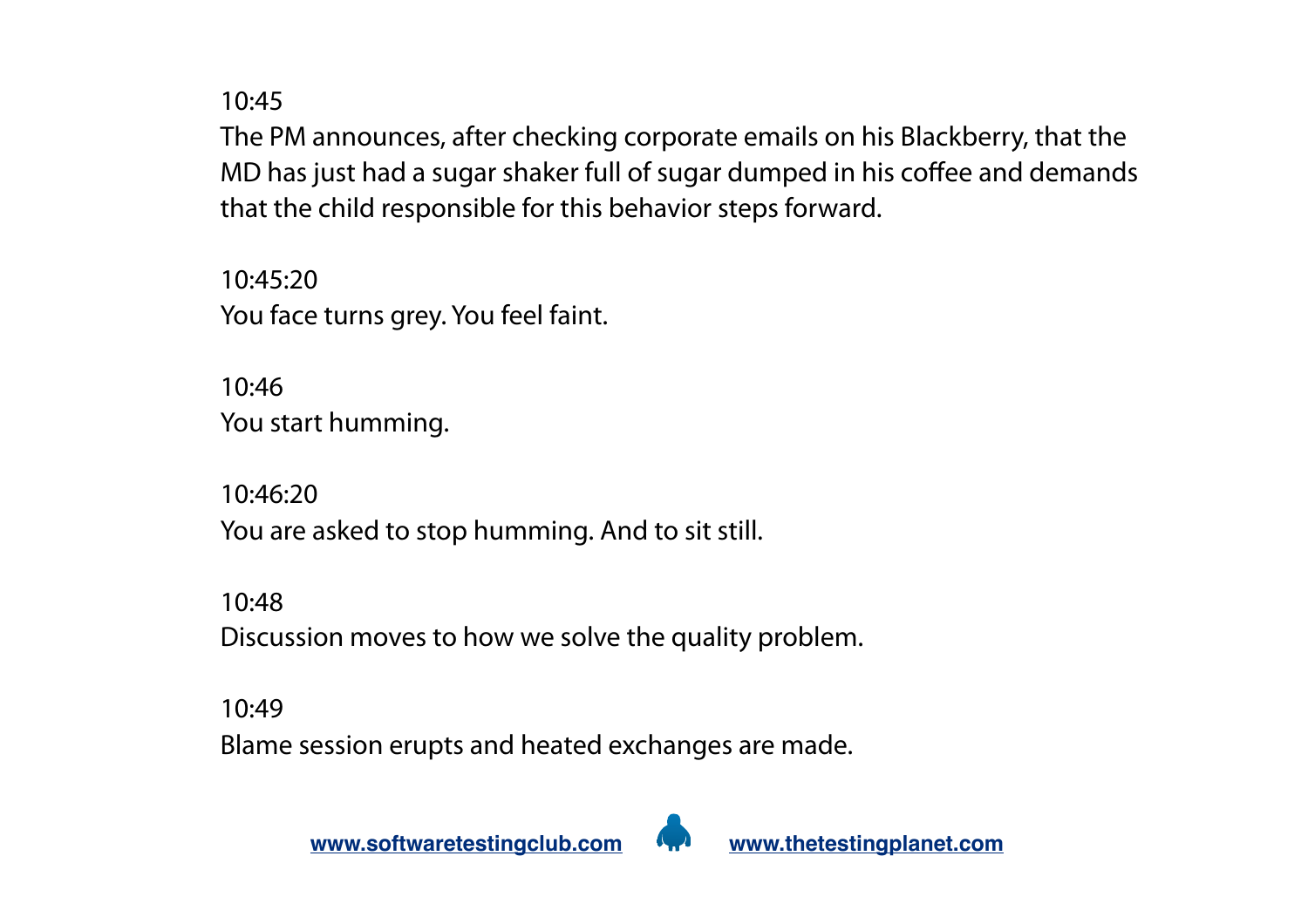You start to feel quite faint now after more blaming and shouting. You've also noticed how the support manager has a faint smell of Angel Delight about him. Strawberry flavour with a hint of marker pen.

10:52

Someone suggests a coffee break, someone else suggest we just abandon the meeting. The PM suggests we press on.

#### 11:09

Meeting ends after being harangued by the next meeting attendees. The group disperse. You charge to the toilet. No decisions were made.

11:15

You turn up to your training session fifteen minutes late. Today's topic: time management.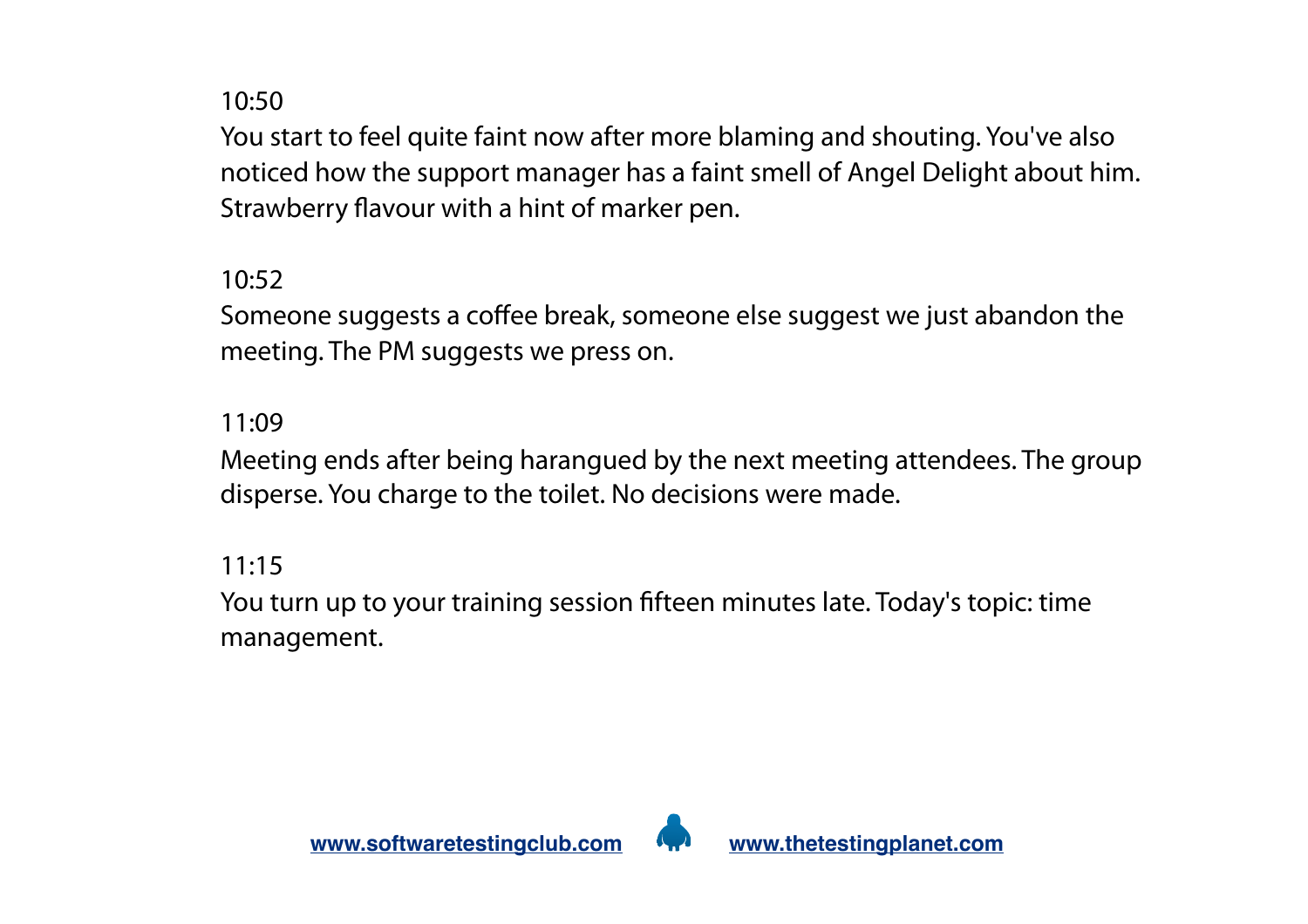

Upfront Test Cases are to blame for everything that is wrong with Software Testing.

As the testing community splits in to two halves and throws eggs at each other about scripted versus exploratory the centre line is ripe for the taking. The centre line is not the medium or the middle ground or sitting on the fence. The centre line is the real world testing that's being done around the world by a large number of testers who are pragmatic enough to realize that there is a time and a place for both scripted and exploratory testing.

It's a sad state of affairs when we have two camps arguing it out about who is right when it's clear that both are wrong.

"Exploratory Testing is ad-hoc, chaotic and unstructured with no way to measure test completeness" I hear from one side.

"Scripted testing doesn't give the flexibility to evolve and learn about the system. It locks in your ignorance" is the retort

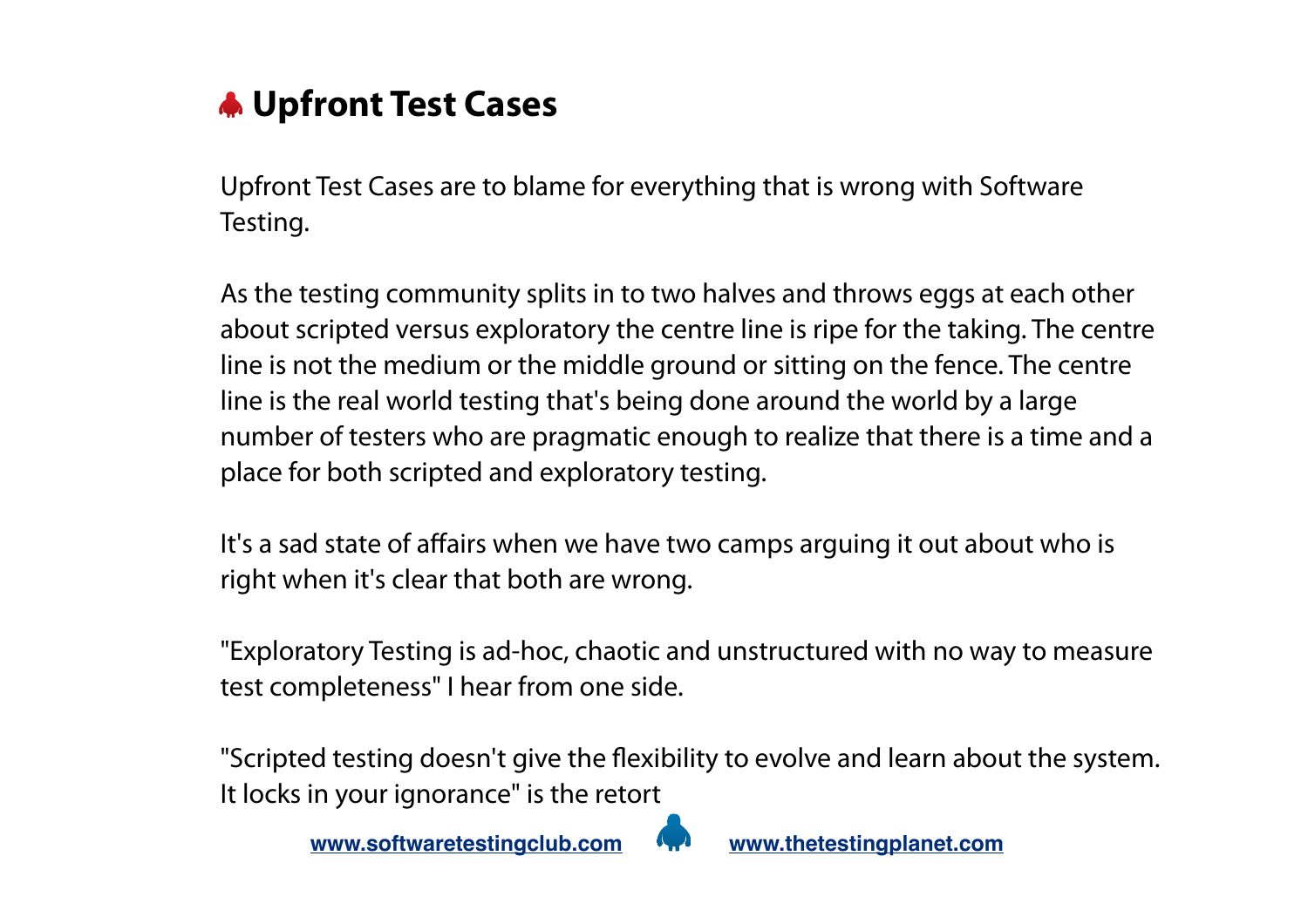"Idiots. Exploratory Testing is so random, unskilled and pointless" comes the battle cry.

"Not at all, at least we don't spend months writing tests only to find that the software doesn't match the tests. Losers." comes the return volley.

As both sides are often completely one sided it leaves the middle ground ripe for the taking. The testing community appears to have forgotten about just doing good testing and is instead praising people for being "out there", "experimental" and "far out" or towing the company line and bean counting, formalising and generalising. So whilst some people spin out to the sides it leaves the middle ground being plugged by the people who just get stuff done.

These people write awesome test cases that are flexible enough to change. They do exploratory testing , generating loads of new test ideas from their sessions. They build on the results and feedback the exploration gives them but have containers and tests for reporting, re-running and communicating to other testers. They can report indicators of progress but are not driven by metrics and they push new and interesting boundaries; not because they want to make

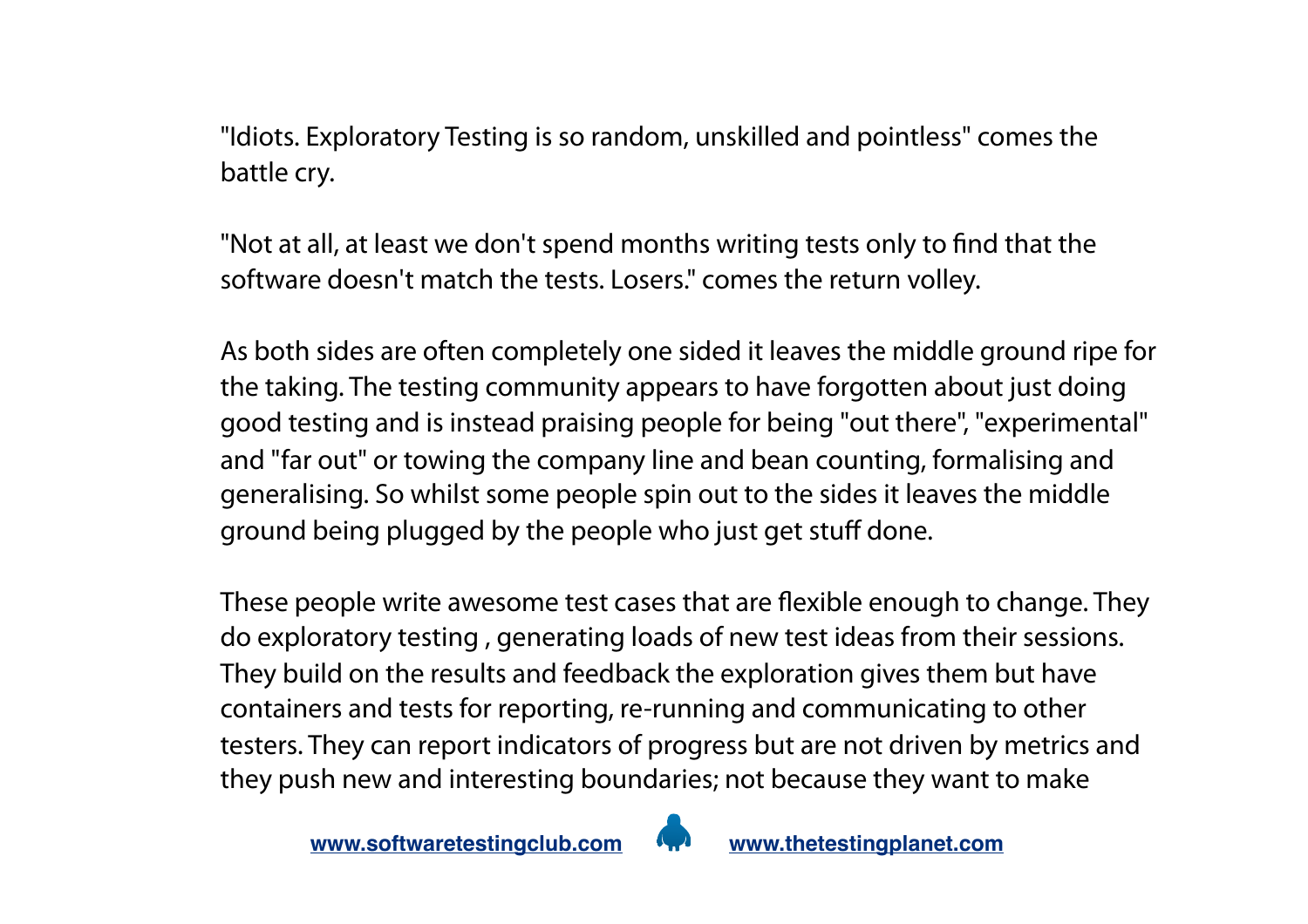names for themselves or make testing out to be more important than it is, but because they want to deliver good software and do a damn good job. They are experimenting, but in the real world.

So whilst some testers get on, push boundaries and get the job done others are busy writing sterile, boring, complex, weird, dry, flabby, pointless, scientific, futuristic, historical, angry, self loathing and futile test cases or simply coming up with theories that simply don't work in the real world.

Upfront design is the stereotype of testing and it's going to take more than "far out" theory to break it. The testing world needs more centre line people. People who know how to do good testing but also appreciate there's a line between theory and reality. The edges are getting full, let's fill up the middle.

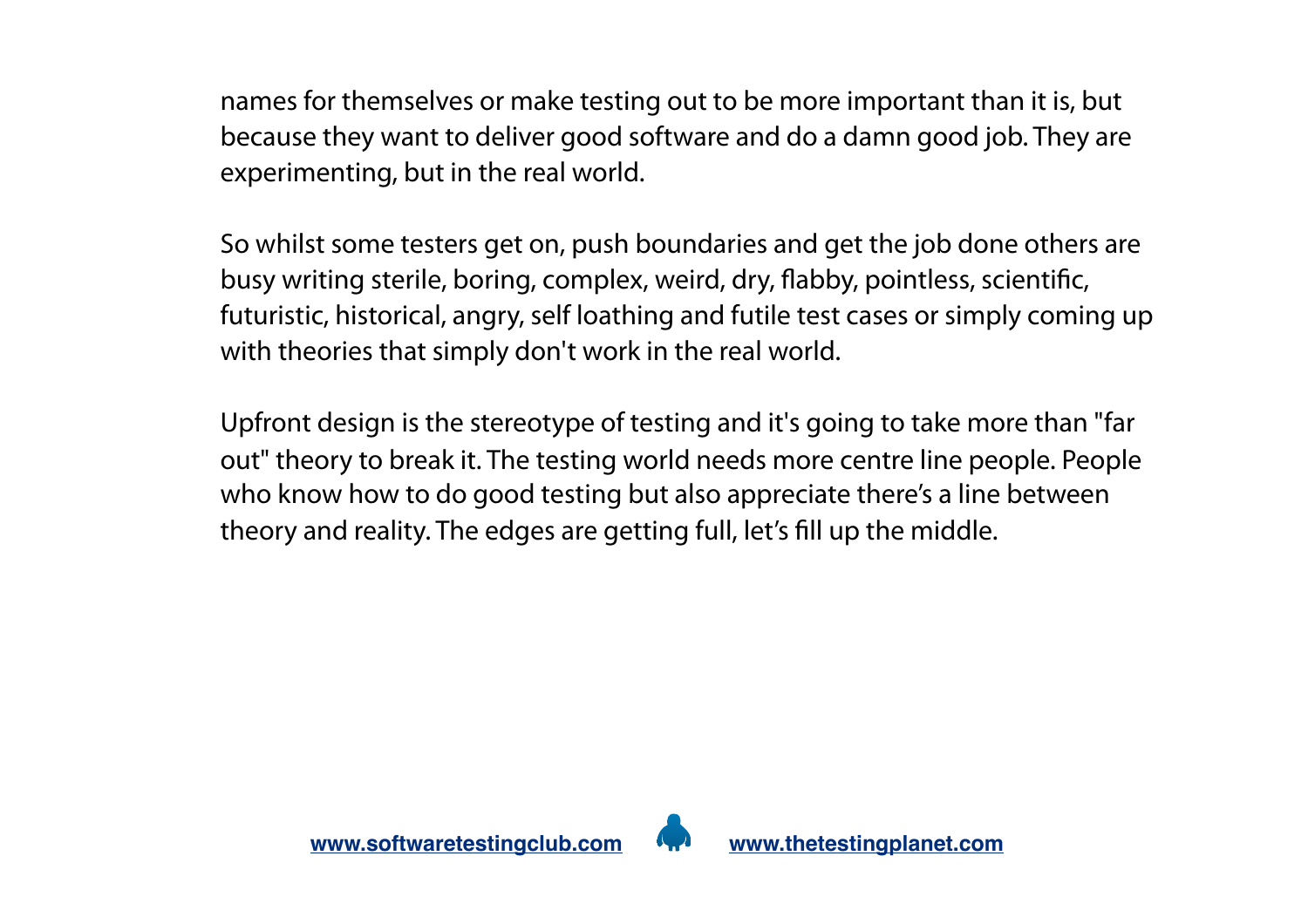# **A** Conclusion

So as you can see, there are lots of reasons why Testing is in the state it's in. People, process, maturity, immaturity and a whole host of other reasons. I can't help but think that we need to sit and ponder some of the challenges we face. We need to meditate on where we are and look for new and exciting ways to push us forward. And the more I do that, the more questions that arise in my mind. But these questions are good. They are questions that could start a discussion. They are questions that could bring about change.

Here are some questions to ponder:

- Are we in need of a revolution? An evolution of the mind?
- Have we been sold a one sided story for years and years?
- Have we standardized people out of free thinking?
- Are lots of people talking loud, but saying nothing?
- Are we a generation with unprecedented access to media, culture and social sources of learning and still not getting it right?
- Or are we seeing a shift? A tide of change? A movement for alternative educations?
- Are we still adding value in our fast moving world?
- Why am I asking so many questions?

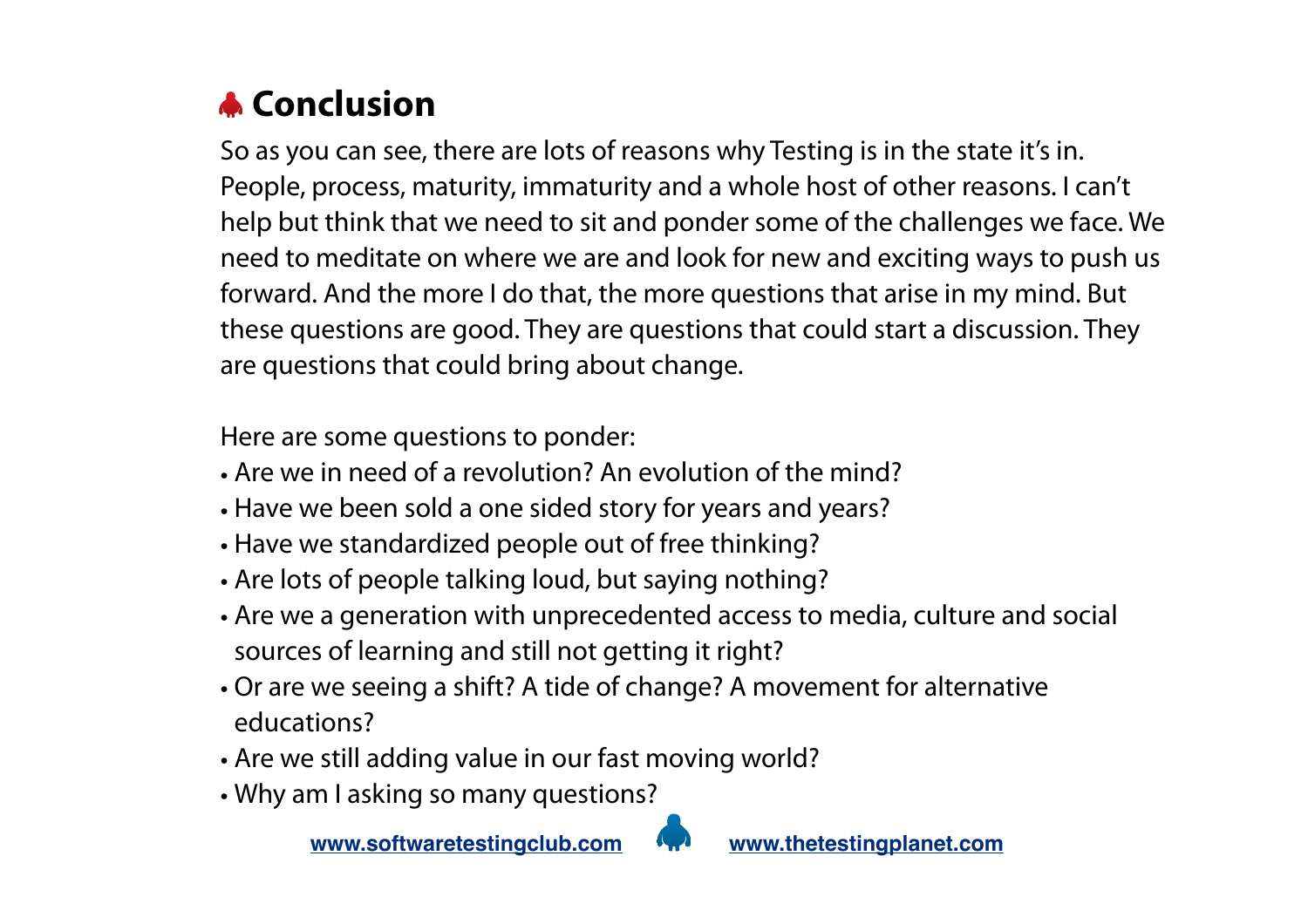Whatever we think about testing and the state it's in, it seems clear to me that the facts matter less than the hype or myths we love to believe. And until we break the stereotypes and mainstream beliefs about standardization and conformity it will always be an uphill battle.

I tend to organize my life around a few core values. One of which I think sums up what we need to do.

"If you want to guarantee change you need to be the one to make the change"

#### **End Note**

This book was intended to be a fun and "sniping" look at some of the problems we face as a community. It is not intended to alienate or target any community, company or organisation. Comedy can be a good way to look at complicated issues and learn more about the topic of testing. We need to have conversations about testing and its future.

Please feel free to join the big discussion with others in the community at The Software Testing Club forum. [www.softwaretestingclub.com](http://www.softwaretestingclub.com/)